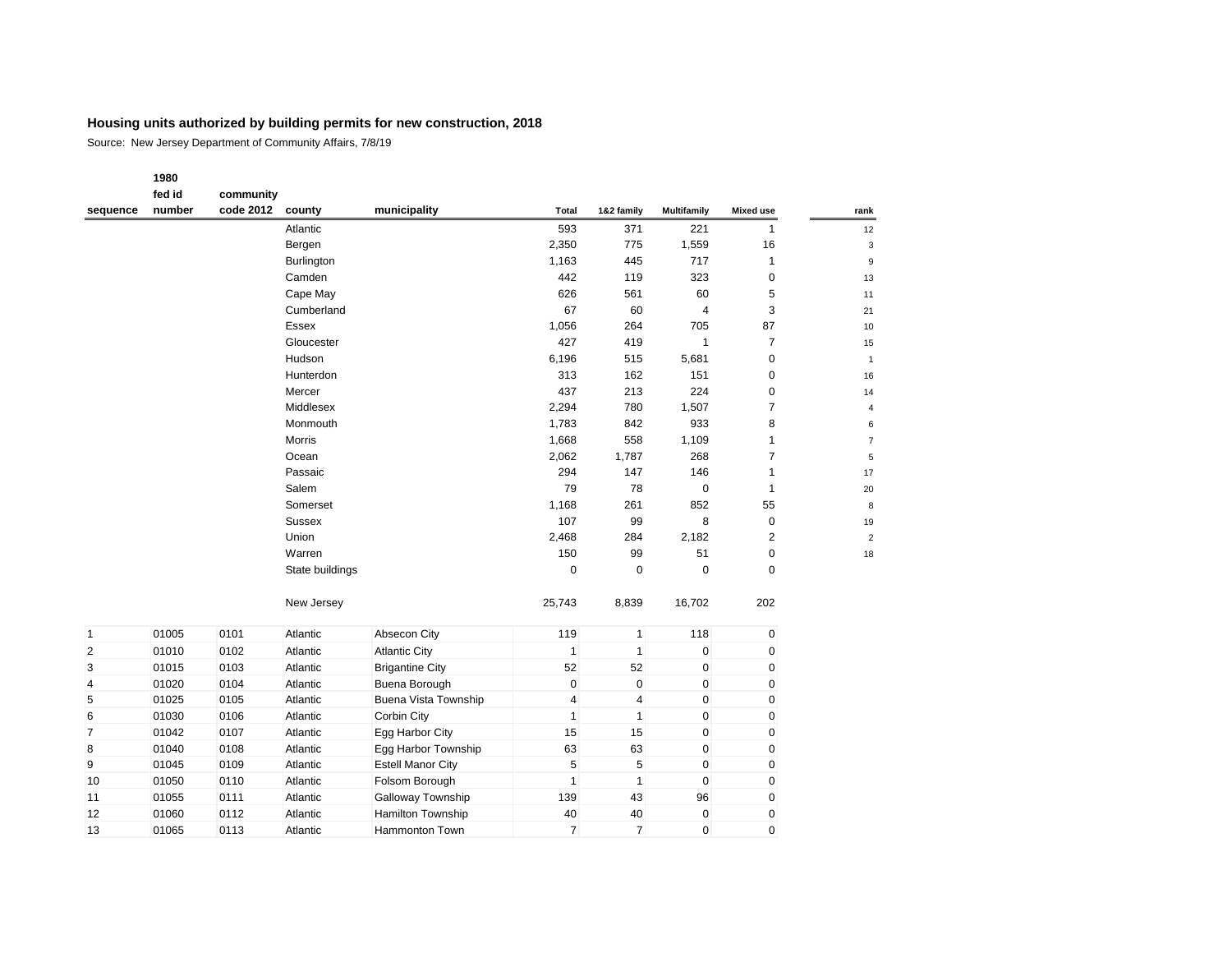|          | 1980   |           |          |                            |                |                |             |                  |
|----------|--------|-----------|----------|----------------------------|----------------|----------------|-------------|------------------|
|          | fed id | community |          |                            |                |                |             |                  |
| sequence | number | code 2012 | county   | municipality               | Total          | 1&2 family     | Multifamily | <b>Mixed use</b> |
| 14       | 01070  | 0114      | Atlantic | <b>Linwood City</b>        | $\overline{2}$ | $\overline{2}$ | $\mathbf 0$ | $\mathbf 0$      |
| 15       | 01075  | 0115      | Atlantic | Longport Borough           | 15             | 15             | $\mathbf 0$ | 0                |
| 16       | 01080  | 0116      | Atlantic | Margate City               | 66             | 59             | 7           | 0                |
| 17       | 01085  | 0117      | Atlantic | Mullica Township           | 3              | 3              | $\pmb{0}$   | 0                |
| 18       | 01090  | 0118      | Atlantic | Northfield City            | $\mathbf 0$    | $\mathbf{0}$   | $\mathbf 0$ | 0                |
| 19       | 01095  | 0119      | Atlantic | Pleasantville City         | 0              | $\mathbf 0$    | $\mathbf 0$ | 0                |
| 20       | 01100  | 0120      | Atlantic | Port Republic City         | $\mathbf{1}$   | $\mathbf{1}$   | $\pmb{0}$   | 0                |
| 21       | 01105  | 0121      | Atlantic | Somers Point City          | 6              | 6              | $\mathbf 0$ | 0                |
| 22       | 01110  | 0122      | Atlantic | <b>Ventnor City</b>        | 38             | 37             | $\mathbf 0$ | 1                |
|          | 01115  | 0123      | Atlantic | Weymouth Township          | 15             | 15             | $\mathbf 0$ | 0                |
|          | 03005  | 0201      | Bergen   | Allendale Borough          | 11             | 11             | $\mathbf 0$ | 0                |
|          | 03010  | 0202      | Bergen   | Alpine Borough             | $\overline{2}$ | $\overline{2}$ | $\Omega$    | 0                |
|          | 03015  | 0203      | Bergen   | <b>Bergenfield Borough</b> | 90             | 28             | 62          | 0                |
|          | 03020  | 0204      | Bergen   | Bogota Borough             | 83             | $\mathbf 0$    | 83          | 0                |
|          | 03025  | 0205      | Bergen   | Carlstadt Borough          | 6              | 6              | $\mathbf 0$ | 0                |
|          | 03030  | 0206      | Bergen   | Cliffside Park Borough     | 43             | 31             | 12          | 0                |
|          | 03035  | 0207      | Bergen   | Closter Borough            | 11             | 11             | $\mathbf 0$ | 0                |
|          | 03040  | 0208      | Bergen   | Cresskill Borough          | 20             | 20             | $\mathbf 0$ | 0                |
|          | 03045  | 0209      | Bergen   | Demarest Borough           | 16             | 16             | $\mathbf 0$ | 0                |
|          | 03050  | 0210      | Bergen   | Dumont Borough             | 73             | $\mathbf{0}$   | 73          | 0                |
|          | 03067  | 0211      | Bergen   | Elmwood Park Borough       | 9              | 9              | $\mathbf 0$ | 0                |
|          | 03060  | 0212      | Bergen   | East Rutherford Borough    | 9              | $\mathbf{0}$   | 9           | 0                |
|          | 03065  | 0213      | Bergen   | Edgewater Borough          | 355            | 49             | 306         | 0                |
|          | 03070  | 0214      | Bergen   | Emerson Borough            | 3              | 3              | $\mathbf 0$ | 0                |
|          | 03075  | 0215      | Bergen   | <b>Englewood City</b>      | 15             | 14             | $\mathbf 0$ | $\mathbf{1}$     |
|          | 03080  | 0216      | Bergen   | Englewood Cliffs Borough   | 9              | 9              | $\mathbf 0$ | 0                |
|          | 03085  | 0217      | Bergen   | Fair Lawn Borough          | 44             | 44             | $\mathbf 0$ | 0                |
|          | 03090  | 0218      | Bergen   | Fairview Borough           | 129            | 18             | 111         | 0                |
|          | 03095  | 0219      | Bergen   | Fort Lee Borough           | 81             | 68             | 12          | 1                |
|          | 03100  | 0220      | Bergen   | Franklin Lakes Borough     | 45             | 45             | $\mathbf 0$ | 0                |
|          | 03105  | 0221      | Bergen   | Garfield City              | 19             | 16             | 3           | 0                |
|          | 03110  | 0222      | Bergen   | Glen Rock Borough          | 11             | 11             | $\mathbf 0$ | 0                |
|          | 03115  | 0223      | Bergen   | Hackensack City            | 91             | $\overline{2}$ | 89          | 0                |
|          | 03120  | 0224      | Bergen   | Harrington Park Borough    | $\mathbf{1}$   | $\mathbf{1}$   | $\mathbf 0$ | 0                |
|          | 03125  | 0225      | Bergen   | Hasbrouck Heights Borough  | $\overline{2}$ | $\overline{2}$ | $\mathbf 0$ | 0                |
| 49       | 03130  | 0226      | Bergen   | Haworth Borough            | 4              | 4              | $\mathbf 0$ | 0                |
|          | 03135  | 0227      | Bergen   | Hillsdale Borough          | 8              | 3              | 5           | 0                |
|          | 03140  | 0228      | Bergen   | Ho-Ho-Kus Borough          | 6              | 6              | $\Omega$    | $\Omega$         |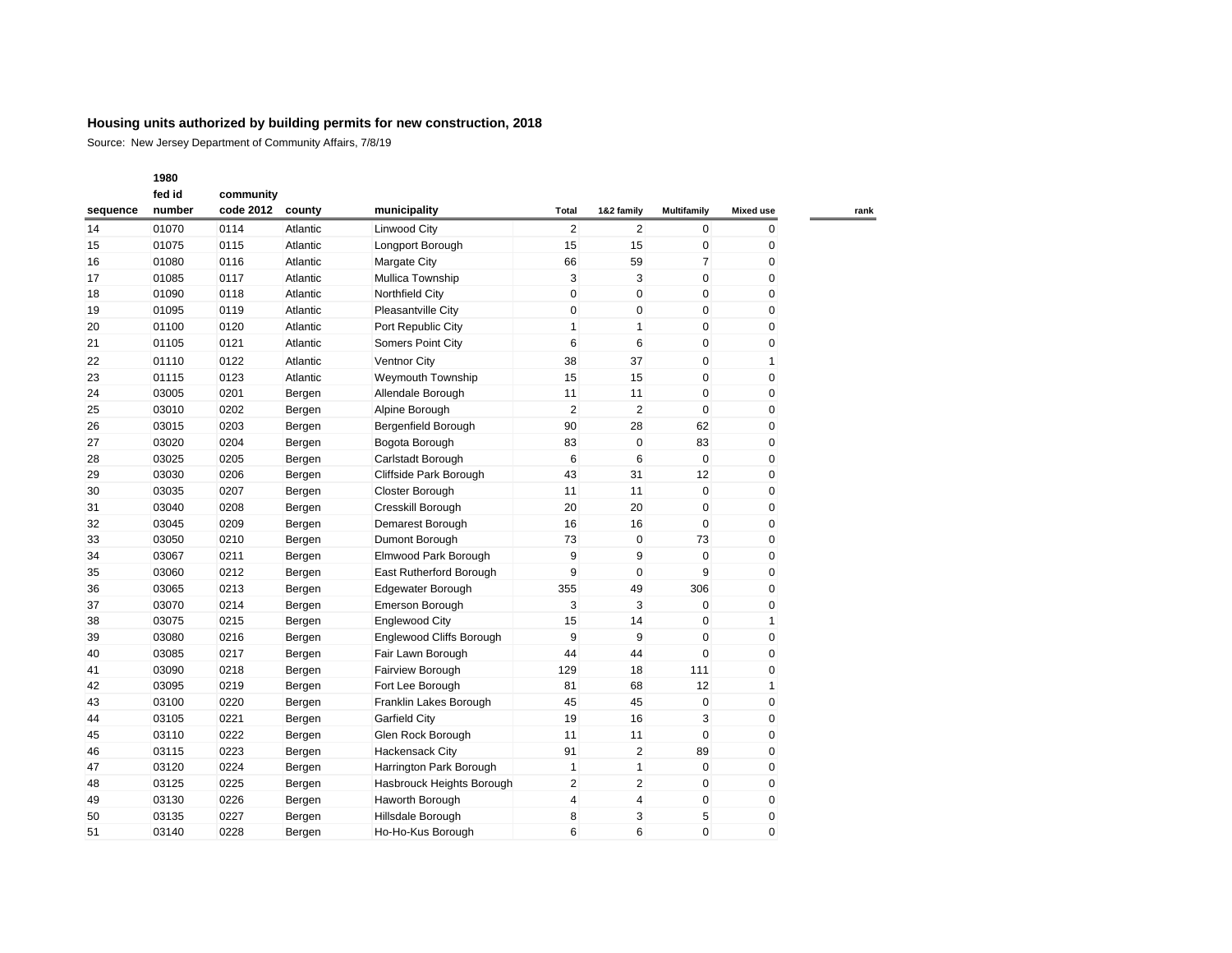|          | 1980   |           |        |                            |                |                |                    |                  |
|----------|--------|-----------|--------|----------------------------|----------------|----------------|--------------------|------------------|
|          | fed id | community |        |                            |                |                |                    |                  |
| sequence | number | code 2012 | county | municipality               | <b>Total</b>   | 1&2 family     | <b>Multifamily</b> | <b>Mixed use</b> |
| 52       | 03145  | 0229      | Bergen | Leonia Borough             | 0              | $\pmb{0}$      | $\pmb{0}$          | $\mathbf 0$      |
| 53       | 03150  | 0230      | Bergen | Little Ferry Borough       | $\mathbf{1}$   | $\mathbf{1}$   | $\mathbf 0$        | 0                |
| 54       | 03155  | 0231      | Bergen | Lodi Borough               | 4              | $\overline{4}$ | 0                  | 0                |
| 55       | 03160  | 0232      | Bergen | Lyndhurst Township         | 3              | 3              | 0                  | 0                |
| 56       | 03165  | 0233      | Bergen | Mahwah Township            | 18             | 18             | $\mathbf 0$        | 0                |
| 57       | 03170  | 0234      | Bergen | Maywood Borough            | $\overline{c}$ | $\overline{2}$ | $\mathbf 0$        | 0                |
| 58       | 03175  | 0235      | Bergen | Midland Park Borough       | 6              | 6              | $\mathbf 0$        | 0                |
| 59       | 03180  | 0236      | Bergen | Montvale Borough           | 11             | 11             | $\mathbf 0$        | 0                |
|          | 03185  | 0237      | Bergen | Moonachie Borough          | 0              | $\mathbf 0$    | $\mathbf 0$        | 0                |
|          | 03190  | 0238      | Bergen | New Milford Borough        | 3              | 3              | $\mathbf 0$        | 0                |
| 62       | 03195  | 0239      | Bergen | North Arlington Borough    | 0              | $\mathbf 0$    | $\mathbf 0$        | 0                |
| 63       | 03200  | 0240      | Bergen | Northvale Borough          | 3              | 3              | $\mathbf 0$        | 0                |
| 64       | 03205  | 0241      | Bergen | Norwood Borough            | 4              | 4              | $\mathbf 0$        | 0                |
| 65       | 03210  | 0242      | Bergen | Oakland Borough            | $\mathbf{1}$   | $\mathbf{1}$   | $\mathbf 0$        | 0                |
| 66       | 03215  | 0243      | Bergen | Old Tappan Borough         | 8              | 8              | 0                  | 0                |
|          | 03220  | 0244      | Bergen | Oradell Borough            | 0              | $\mathbf 0$    | $\mathbf 0$        | 0                |
|          | 03225  | 0245      | Bergen | Palisades Park Borough     | 86             | 86             | $\mathbf 0$        | 0                |
|          | 03230  | 0246      | Bergen | Paramus Borough            | 40             | 40             | $\mathbf 0$        | 0                |
|          | 03235  | 0247      | Bergen | Park Ridge Borough         | 3              | 3              | $\mathbf 0$        | 0                |
|          | 03240  | 0248      | Bergen | Ramsey Borough             | 22             | 22             | $\mathbf 0$        | 0                |
|          | 03245  | 0249      | Bergen | Ridgefield Borough         | 7              | 7              | 0                  | 0                |
|          | 03250  | 0250      | Bergen | Ridgefield Park Village    | $\mathbf 0$    | $\mathbf 0$    | $\mathbf 0$        | 0                |
|          | 03255  | 0251      | Bergen | Ridgewood Village          | 207            | 6              | 201                | 0                |
|          | 03260  | 0252      | Bergen | River Edge Borough         | 2              | $\sqrt{2}$     | $\mathbf 0$        | 0                |
|          | 03265  | 0253      | Bergen | <b>River Vale Township</b> | 5              | 5              | $\mathbf 0$        | 0                |
|          | 03270  | 0254      | Bergen | Rochelle Park Township     | 1              | $\mathbf{1}$   | $\mathbf 0$        | 0                |
|          | 03275  | 0255      | Bergen | Rockleigh Borough          | $\mathbf{1}$   | $\mathbf{1}$   | $\mathbf 0$        | 0                |
|          | 03280  | 0256      | Bergen | <b>Rutherford Borough</b>  | $\overline{2}$ | $\overline{2}$ | $\mathbf 0$        | 0                |
|          | 03285  | 0257      | Bergen | Saddle Brook Township      | 31             | $\mathbf{1}$   | 30                 | 0                |
|          | 03290  | 0258      | Bergen | Saddle River Borough       | $\overline{7}$ | $\overline{7}$ | $\mathbf 0$        | 0                |
|          | 03295  | 0259      | Bergen | South Hackensack Twp       | 0              | $\mathbf 0$    | 0                  | 0                |
|          | 03300  | 0260      | Bergen | <b>Teaneck Township</b>    | 517            | 18             | 499                | 0                |
|          | 03305  | 0261      | Bergen | <b>Tenafly Borough</b>     | 39             | 39             | $\mathbf 0$        | 0                |
| 85       | 03310  | 0262      | Bergen | Teterboro Borough          | $\mathbf 0$    | $\mathbf 0$    | 0                  | 0                |
| 86       | 03315  | 0263      | Bergen | Upper Saddle River Borough | 11             | 11             | $\mathbf 0$        | 0                |
| 87       | 03320  | 0264      | Bergen | Waldwick Borough           | 4              | 3              | $\mathbf 0$        | $\mathbf{1}$     |
| 88       | 03325  | 0265      | Bergen | <b>Wallington Borough</b>  | 3              | 3              | 0                  | 0                |
| 89       | 03330  | 0266      | Bergen | <b>Washington Township</b> | 6              | 6              | $\Omega$           | $\Omega$         |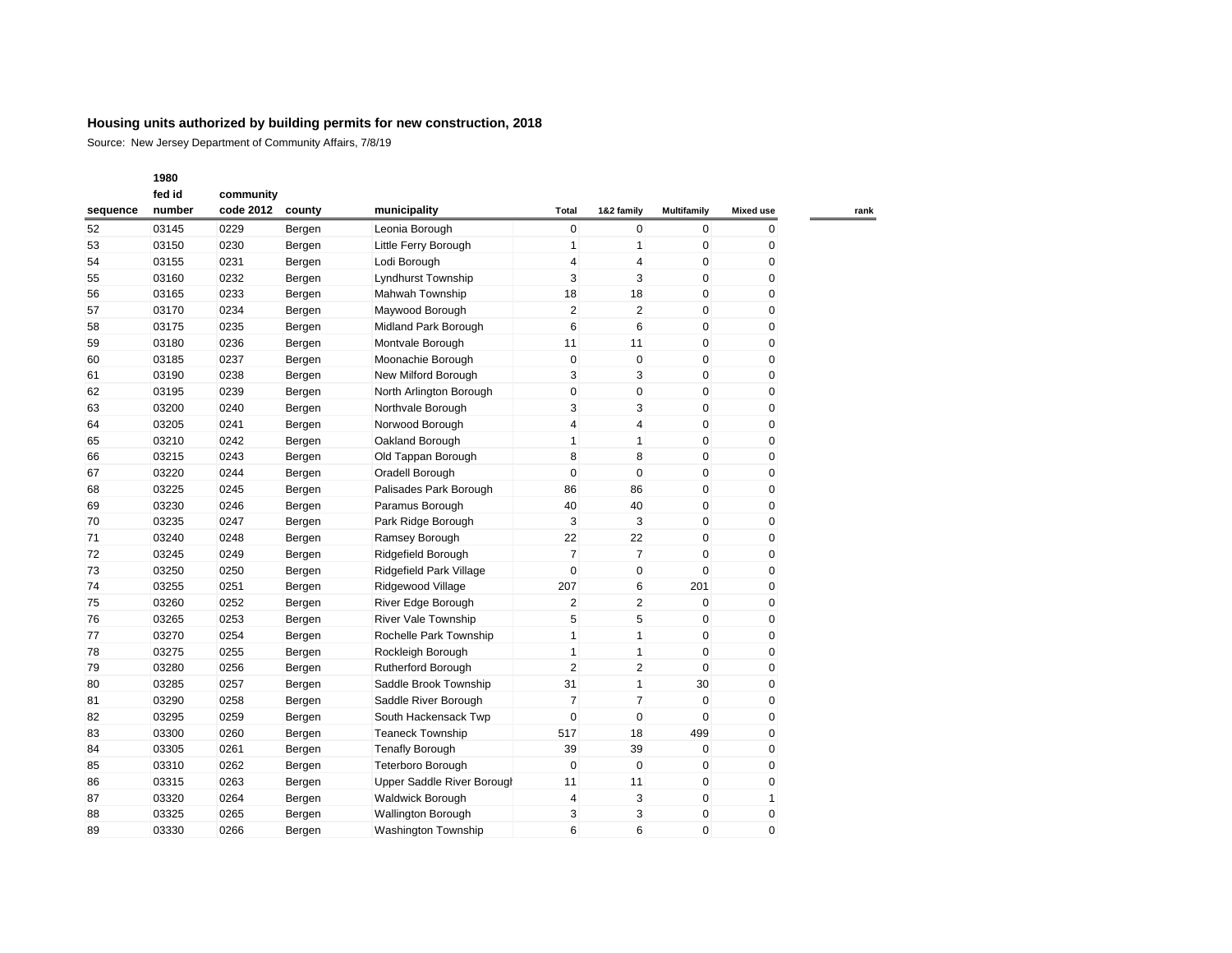Source: New Jersey Department of Community Affairs, 7/8/19

| fed id   |        | community |                   |                                |                |                 |                    |                  |
|----------|--------|-----------|-------------------|--------------------------------|----------------|-----------------|--------------------|------------------|
| sequence | number | code 2012 | county            | municipality                   | Total          | 1&2 family      | <b>Multifamily</b> | <b>Mixed use</b> |
| 90       | 03335  | 0267      | Bergen            | Westwood Borough               | 1              | 1               | 0                  | 0                |
| 91       | 03340  | 0268      | Bergen            | Woodcliff Lake Borough         | 12             | 5               | $\mathbf 0$        | $\overline{7}$   |
| 92       | 03345  | 0269      | Bergen            | Wood-Ridge Borough             | 76             | 6               | 64                 | 6                |
| 93       | 03350  | 0270      | Bergen            | <b>Wyckoff Township</b>        | $\overline{7}$ | $\overline{7}$  | $\pmb{0}$          | 0                |
| 94       | 05005  | 0301      | Burlington        | <b>Bass River Township</b>     | $\mathbf{1}$   | $\mathbf{1}$    | $\mathbf 0$        | $\pmb{0}$        |
| 95       | 05010  | 0302      | Burlington        | <b>Beverly City</b>            | $\mathbf 0$    | $\mathbf{0}$    | $\pmb{0}$          | 0                |
| 96       | 05015  | 0303      | Burlington        | <b>Bordentown City</b>         | $\mathbf{1}$   | $\mathbf{1}$    | $\mathbf 0$        | $\mathbf 0$      |
| 97       | 05020  | 0304      | Burlington        | Bordentown Township            | $\mathbf{1}$   | $\mathbf{1}$    | $\mathbf 0$        | 0                |
| 98       | 05025  | 0305      | <b>Burlington</b> | <b>Burlington City</b>         | $\mathbf 0$    | $\mathbf{0}$    | $\mathbf 0$        | 0                |
| 99       | 05030  | 0306      | Burlington        | <b>Burlington Township</b>     | 34             | 34              | $\mathbf 0$        | 0                |
| 100      | 05035  | 0307      | Burlington        | <b>Chesterfield Township</b>   | 55             | 35              | 20                 | 0                |
| 101      | 05040  | 0308      | Burlington        | Cinnaminson Township           | 98             | 10              | 88                 | 0                |
| 102      | 05045  | 0309      | Burlington        | Delanco Township               | $\mathbf 0$    | $\mathbf 0$     | $\mathbf 0$        | 0                |
| 103      | 05050  | 0310      | Burlington        | Delran Township                | 20             | 20              | $\mathbf 0$        | 0                |
| 104      | 05055  | 0311      | Burlington        | Eastampton Township            | 181            | 41              | 140                | 0                |
| 105      | 05060  | 0312      | Burlington        | <b>Edgewater Park Township</b> | 10             | 10 <sup>1</sup> | $\mathbf 0$        | 0                |
| 106      | 05065  | 0313      | Burlington        | Evesham Township               | 238            | 84              | 154                | $\mathbf 0$      |
| 107      | 05070  | 0314      | Burlington        | Fieldsboro Borough             | 6              | 6               | $\mathbf 0$        | 0                |
| 108      | 05075  | 0315      | Burlington        | Florence Township              | 38             | 38              | $\pmb{0}$          | 0                |
| 109      | 05080  | 0316      | Burlington        | <b>Hainesport Township</b>     | $\mathbf{1}$   | $\mathbf{1}$    | $\pmb{0}$          | 0                |
| 110      | 05090  | 0317      | Burlington        | <b>Lumberton Township</b>      | 14             | 14              | $\mathbf 0$        | 0                |
| 111      | 05095  | 0318      | Burlington        | <b>Mansfield Township</b>      | 10             | 10              | $\mathbf 0$        | 0                |
| 112      | 05100  | 0319      | Burlington        | Maple Shade Township           | $\overline{4}$ | $\overline{4}$  | $\mathbf 0$        | 0                |
| 113      | 05105  | 0320      | Burlington        | <b>Medford Township</b>        | 52             | 52              | $\mathbf 0$        | $\mathbf 0$      |
| 114      | 05110  | 0321      | Burlington        | Medford Lakes Borough          | 3              | 3               | $\mathbf 0$        | $\mathbf 0$      |
| 115      | 05115  | 0322      | Burlington        | Moorestown Township            | 38             | 38              | $\pmb{0}$          | 0                |
| 116      | 05120  | 0323      | Burlington        | Mount Holly Township           | 0              | $\mathbf 0$     | $\mathbf 0$        | 0                |
| 117      | 05125  | 0324      | Burlington        | Mount Laurel Township          | 310            | 19              | 291                | 0                |
| 118      | 05130  | 0325      | Burlington        | New Hanover Township           | 1              | 1               | $\mathbf 0$        | 0                |
| 119      | 05135  | 0326      | Burlington        | North Hanover Township         | 4              | 4               | $\mathbf 0$        | 0                |
| 120      | 05140  | 0327      | Burlington        | Palmyra Borough                | $\mathbf 0$    | $\mathbf{0}$    | $\mathbf 0$        | $\pmb{0}$        |
| 121      | 05145  | 0328      | Burlington        | Pemberton Borough              | $\mathbf 0$    | $\mathbf{0}$    | $\mathbf 0$        | 0                |
| 122      | 05150  | 0329      | Burlington        | Pemberton Township             | 3              | 3               | $\pmb{0}$          | $\pmb{0}$        |
| 123      | 05155  | 0330      | Burlington        | <b>Riverside Township</b>      | $\mathbf{1}$   | $\mathbf{1}$    | $\mathbf 0$        | 0                |
| 124      | 05160  | 0331      | Burlington        | Riverton Borough               | 1              | 1               | $\pmb{0}$          | 0                |
| 125      | 05165  | 0332      | Burlington        | Shamong Township               | 0              | 0               | $\mathbf 0$        | 0                |
| 126      | 05170  | 0333      | Burlington        | Southampton Township           | $\mathbf{1}$   | 0               | $\mathbf 0$        | 1                |
| 127      | 05175  | 0334      | Burlington        | Springfield Township           | $\mathbf{1}$   | $\mathbf{1}$    | $\mathbf 0$        | $\mathbf 0$      |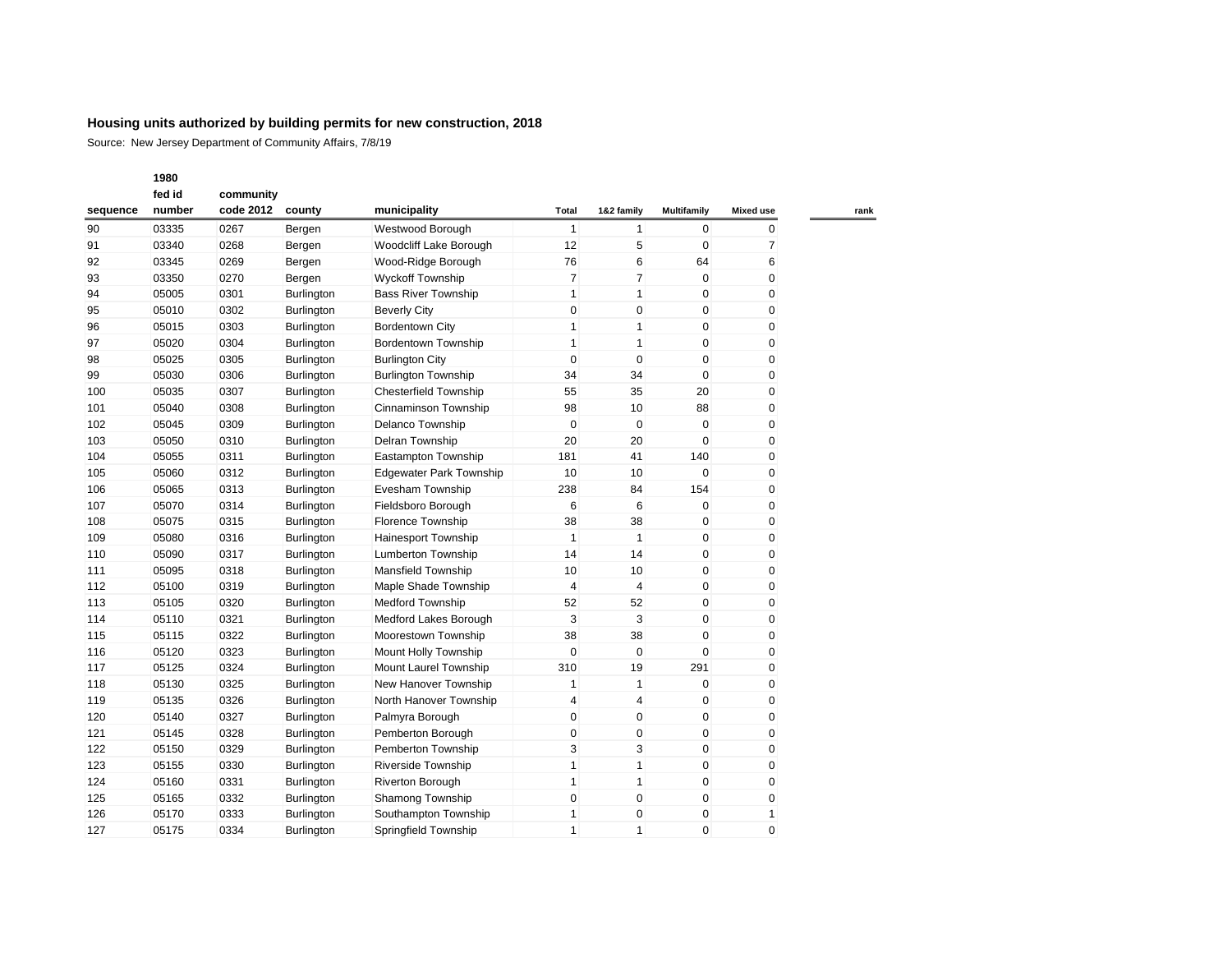Source: New Jersey Department of Community Affairs, 7/8/19

|          | fed id | community |                   |                             |                |                |                    |                  |
|----------|--------|-----------|-------------------|-----------------------------|----------------|----------------|--------------------|------------------|
| sequence | number | code 2012 | county            | municipality                | Total          | 1&2 family     | <b>Multifamily</b> | <b>Mixed use</b> |
| 128      | 05180  | 0335      | <b>Burlington</b> | <b>Tabernacle Township</b>  | 6              | 6              | $\mathbf 0$        | $\mathbf{0}$     |
| 129      | 05185  | 0336      | <b>Burlington</b> | <b>Washington Township</b>  | 2              | 2              | 0                  | 0                |
| 130      | 05190  | 0337      | Burlington        | <b>Westampton Township</b>  | $\mathbf{1}$   | $\mathbf{1}$   | $\mathbf 0$        | 0                |
| 131      | 05192  | 0338      | Burlington        | Willingboro Township        | 27             | 3              | 24                 | 0                |
| 132      | 05195  | 0339      | Burlington        | <b>Woodland Township</b>    | $\mathbf 0$    | 0              | $\mathbf 0$        | 0                |
| 133      | 05200  | 0340      | Burlington        | Wrightstown Borough         | 0              | $\pmb{0}$      | $\mathbf 0$        | 0                |
| 134      | 07005  | 0401      | Camden            | Audubon Borough             | 0              | 0              | $\mathbf 0$        | 0                |
| 135      | 07010  | 0402      | Camden            | Audubon Park Borough        | 0              | 0              | $\mathbf 0$        | 0                |
| 136      | 07015  | 0403      | Camden            | Barrington Borough          | 4              | $\overline{4}$ | $\mathbf 0$        | 0                |
| 137      | 07020  | 0404      | Camden            | Bellmawr Borough            | $\mathbf 0$    | $\mathbf 0$    | $\mathbf 0$        | 0                |
| 138      | 07025  | 0405      | Camden            | Berlin Borough              | 0              | $\pmb{0}$      | $\mathbf 0$        | 0                |
| 139      | 07030  | 0406      | Camden            | <b>Berlin Township</b>      | 48             | 48             | $\mathbf 0$        | 0                |
| 140      | 07035  | 0407      | Camden            | Brooklawn Borough           | $\mathbf 0$    | $\pmb{0}$      | $\mathbf 0$        | 0                |
| 141      | 07040  | 0408      | Camden            | Camden City                 | 9              | $\mathbf 0$    | 9                  | 0                |
| 142      | 07043  | 0409      | Camden            | <b>Cherry Hill Township</b> | 168            | 10             | 158                | 0                |
| 143      | 07045  | 0410      | Camden            | <b>Chesilhurst Borough</b>  | $\mathbf{1}$   | $\mathbf{1}$   | $\mathbf 0$        | 0                |
| 144      | 07050  | 0411      | Camden            | <b>Clementon Borough</b>    | $\mathbf 0$    | $\pmb{0}$      | $\mathbf 0$        | 0                |
| 145      | 07055  | 0412      | Camden            | Collingswood Borough        | $\mathbf{1}$   | $\mathbf{1}$   | $\mathbf 0$        | 0                |
| 146      | 07065  | 0413      | Camden            | Gibbsboro Borough           | 90             | $\pmb{0}$      | 90                 | $\pmb{0}$        |
| 147      | 07077  | 0414      | Camden            | <b>Gloucester City</b>      | $\mathbf 0$    | $\mathbf 0$    | $\mathbf 0$        | 0                |
| 148      | 07075  | 0415      | Camden            | Gloucester Township         | 15             | 15             | $\mathbf 0$        | 0                |
| 149      | 07080  | 0416      | Camden            | <b>Haddon Township</b>      | 5              | 5              | $\mathbf 0$        | $\mathbf 0$      |
| 150      | 07085  | 0417      | Camden            | Haddonfield Borough         | 17             | 17             | $\mathbf 0$        | 0                |
| 151      | 07090  | 0418      | Camden            | Haddon Heights Borough      | $\overline{2}$ | $\overline{2}$ | $\mathbf 0$        | 0                |
| 152      | 07095  | 0419      | Camden            | Hi-nella Borough            | $\mathbf 0$    | $\mathbf 0$    | $\mathbf 0$        | $\mathbf 0$      |
| 153      | 07100  | 0420      | Camden            | Laurel Springs Borough      | $\mathbf 0$    | $\mathbf 0$    | $\mathbf 0$        | 0                |
| 154      | 07105  | 0421      | Camden            | Lawnside Borough            | $\mathbf 0$    | $\mathbf 0$    | $\mathbf 0$        | 0                |
| 155      | 07110  | 0422      | Camden            | Lindenwold Borough          | $\mathbf 0$    | $\mathbf 0$    | $\mathbf 0$        | 0                |
| 156      | 07115  | 0423      | Camden            | Magnolia Borough            | 0              | 0              | 0                  | 0                |
| 157      | 07120  | 0424      | Camden            | Merchantville Borough       | $\mathbf{1}$   | $\mathbf{1}$   | $\mathbf 0$        | 0                |
| 158      | 07125  | 0425      | Camden            | Mount Ephraim Borough       | 0              | 0              | $\mathbf 0$        | 0                |
| 159      | 07130  | 0426      | Camden            | Oaklyn Borough              | 0              | 0              | $\mathbf 0$        | 0                |
| 160      | 07135  | 0427      | Camden            | Pennsauken Township         | 70             | 4              | 66                 | 0                |
| 161      | 07140  | 0428      | Camden            | Pine Hill Borough           | $\mathbf{1}$   | $\mathbf{1}$   | $\mathbf 0$        | 0                |
| 162      | 07145  | 0429      | Camden            | Pine Valley Borough         | 0              | $\pmb{0}$      | $\mathbf 0$        | 0                |
| 163      | 07150  | 0430      | Camden            | Runnemede Borough           | 1              | 1              | $\mathbf 0$        | 0                |
| 164      | 07155  | 0431      | Camden            | Somerdale Borough           | 2              | $\overline{2}$ | 0                  | 0                |
| 165      | 07160  | 0432      | Camden            | <b>Stratford Borough</b>    | $\Omega$       | $\Omega$       | $\Omega$           | 0                |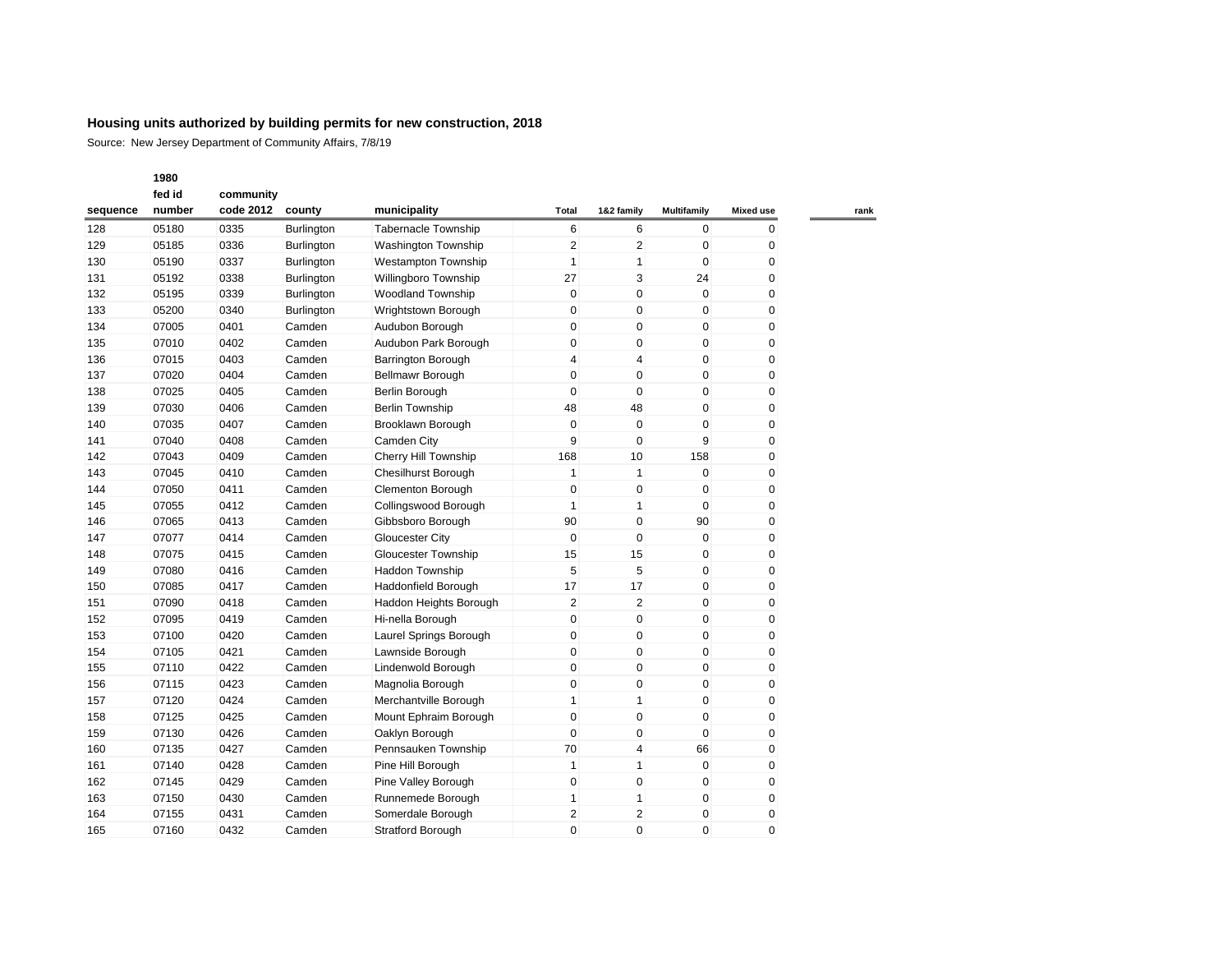Source: New Jersey Department of Community Affairs, 7/8/19

|          | fed id | community |              |                                 |                |                |                    |                  |
|----------|--------|-----------|--------------|---------------------------------|----------------|----------------|--------------------|------------------|
| sequence | number | code 2012 | county       | municipality                    | Total          | 1&2 family     | <b>Multifamily</b> | <b>Mixed use</b> |
| 166      | 07165  | 0433      | Camden       | <b>Tavistock Borough</b>        | $\mathbf 0$    | $\mathbf 0$    | $\mathbf 0$        | $\mathbf{0}$     |
| 167      | 07170  | 0434      | Camden       | Voorhees Township               | $\overline{7}$ | $\overline{7}$ | $\mathbf 0$        | 0                |
| 168      | 07175  | 0435      | Camden       | <b>Waterford Township</b>       | $\mathbf 0$    | $\mathbf 0$    | $\mathbf 0$        | $\mathbf 0$      |
| 169      | 07180  | 0436      | Camden       | <b>Winslow Township</b>         | $\mathbf 0$    | $\mathbf 0$    | $\mathbf 0$        | 0                |
| 170      | 07185  | 0437      | Camden       | Woodlynne Borough               | $\mathbf 0$    | $\mathbf 0$    | $\mathbf 0$        | $\mathbf 0$      |
| 171      | 09005  | 0501      | Cape May     | Avalon Borough                  | 96             | 96             | $\mathbf 0$        | 0                |
| 172      | 09010  | 0502      | Cape May     | Cape May City                   | 5              | 5              | $\mathbf 0$        | 0                |
| 173      | 09015  | 0503      | Cape May     | Cape May Point Borough          | 6              | 6              | $\mathbf 0$        | 0                |
| 174      | 09020  | 0504      | Cape May     | Dennis Township                 | $\mathbf 0$    | $\mathbf 0$    | $\mathbf 0$        | 0                |
| 175      | 09025  | 0505      | Cape May     | Lower Township                  | 26             | 26             | $\mathbf 0$        | 0                |
| 176      | 09030  | 0506      | Cape May     | Middle Township                 | 55             | 43             | 8                  | $\overline{4}$   |
| 177      | 09035  | 0507      | Cape May     | North Wildwood City             | 48             | 30             | 18                 | $\pmb{0}$        |
| 178      | 09040  | 0508      | Cape May     | Ocean City                      | 203            | 203            | $\mathbf 0$        | 0                |
| 179      | 09045  | 0509      | Cape May     | Sea Isle City                   | 81             | 69             | 12                 | 0                |
| 180      | 09050  | 0510      | Cape May     | Stone Harbor Borough            | 62             | 39             | 22                 | 1                |
| 181      | 09055  | 0511      | Cape May     | <b>Upper Township</b>           | 14             | 14             | $\mathbf 0$        | 0                |
| 182      | 09060  | 0512      | Cape May     | West Cape May Borough           | 15             | 15             | $\mathbf 0$        | 0                |
| 183      | 09065  | 0513      | Cape May     | West Wildwood Borough           | $\overline{7}$ | $\overline{7}$ | $\mathbf 0$        | 0                |
| 184      | 09070  | 0514      | Cape May     | <b>Wildwood City</b>            | $\overline{7}$ | $\overline{7}$ | $\mathbf 0$        | 0                |
| 185      | 09075  | 0515      | Cape May     | Wildwood Crest Borough          | 0              | $\pmb{0}$      | $\mathbf 0$        | 0                |
| 186      | 09080  | 0516      | Cape May     | Woodbine Borough                | 1              | $\mathbf{1}$   | $\mathbf 0$        | 0                |
| 187      | 11005  | 0601      | Cumberland   | <b>Bridgeton City</b>           | 0              | 0              | $\mathbf 0$        | 0                |
| 188      | 11010  | 0602      | Cumberland   | <b>Commercial Township</b>      | 3              | $\overline{2}$ | $\mathbf 0$        | 1                |
| 189      | 11015  | 0603      | Cumberland   | Deerfield Township              | 3              | 3              | $\mathbf 0$        | 0                |
| 190      | 11020  | 0604      | Cumberland   | Downe Township                  | $\mathbf 0$    | $\pmb{0}$      | $\mathbf 0$        | 0                |
| 191      | 11025  | 0605      | Cumberland   | <b>Fairfield Township</b>       | 4              | $\overline{4}$ | $\mathbf 0$        | 0                |
| 192      | 11030  | 0606      | Cumberland   | <b>Greenwich Township</b>       | $\mathbf 0$    | $\pmb{0}$      | $\mathbf 0$        | 0                |
| 193      | 11035  | 0607      | Cumberland   | <b>Hopewell Township</b>        | $\mathbf 0$    | $\mathbf 0$    | $\mathbf 0$        | 0                |
| 194      | 11040  | 0608      | Cumberland   | Lawrence Township               | $\mathbf{1}$   | $\mathbf{1}$   | $\mathbf 0$        | 0                |
| 195      | 11045  | 0609      | Cumberland   | Maurice River Township          | 11             | 9              | $\mathbf 0$        | 2                |
| 196      | 11050  | 0610      | Cumberland   | <b>Millville City</b>           | 13             | 13             | $\mathbf 0$        | 0                |
| 197      | 11055  | 0611      | Cumberland   | Shiloh Borough                  | $\mathbf 0$    | 0              | $\mathbf 0$        | 0                |
| 198      | 11060  | 0612      | Cumberland   | Stow Creek Township             | 3              | 3              | $\mathbf 0$        | 0                |
| 199      | 11065  | 0613      | Cumberland   | <b>Upper Deerfield Township</b> | 3              | 3              | $\mathbf 0$        | 0                |
| 200      | 11070  | 0614      | Cumberland   | <b>Vineland City</b>            | 26             | 22             | $\overline{4}$     | 0                |
| 201      | 13005  | 0701      | Essex        | <b>Belleville Township</b>      | 34             | 15             | 16                 | 3                |
| 202      | 13010  | 0702      | <b>Essex</b> | <b>Bloomfield Township</b>      | 5              | 5              | $\mathbf 0$        | 0                |
| 203      | 13015  | 0703      | <b>Essex</b> | Caldwell Borough                | 3              | 3              | $\Omega$           | $\Omega$         |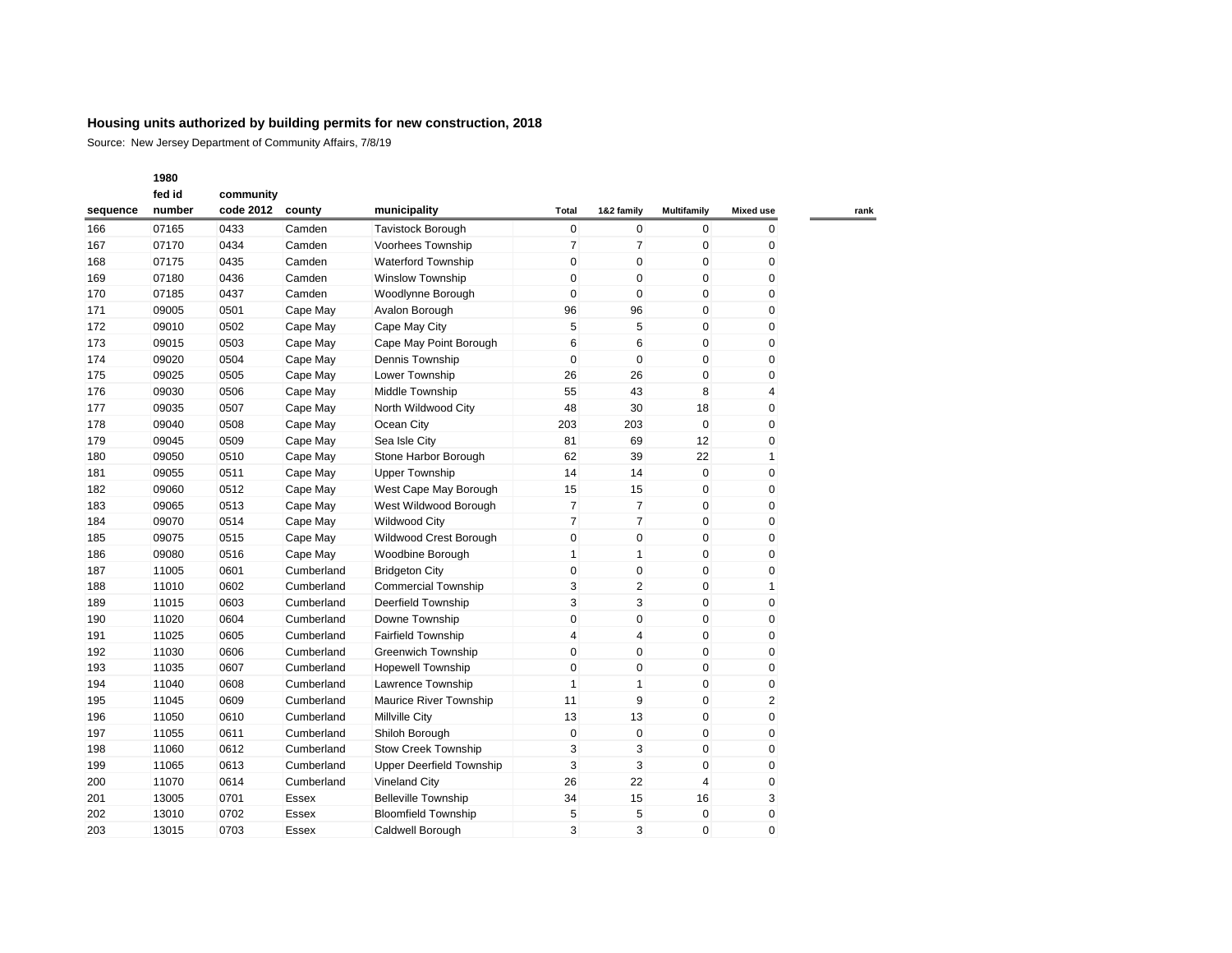Source: New Jersey Department of Community Affairs, 7/8/19

|          | fed id | community |              |                                |                |                |                    |                  |
|----------|--------|-----------|--------------|--------------------------------|----------------|----------------|--------------------|------------------|
| sequence | number | code 2012 | county       | municipality                   | Total          | 1&2 family     | <b>Multifamily</b> | <b>Mixed use</b> |
| 204      | 13025  | 0704      | Essex        | <b>Cedar Grove Township</b>    | 74             | 74             | $\mathbf{0}$       | 0                |
| 205      | 13030  | 0705      | Essex        | East Orange City               | 241            | $\mathbf 0$    | 241                | 0                |
| 206      | 13035  | 0706      | Essex        | Essex Fells Borough            | $\mathbf{1}$   | $\mathbf{1}$   | 0                  | 0                |
| 207      | 13037  | 0707      | Essex        | <b>Fairfield Township</b>      | $\pmb{0}$      | $\mathbf 0$    | 0                  | 0                |
| 208      | 13040  | 0708      | Essex        | Glen Ridge Borough             | $\overline{2}$ | 2              | 0                  | 0                |
| 209      | 13045  | 0709      | Essex        | Irvington Township             | 0              | $\mathbf 0$    | 0                  | 0                |
| 210      | 13050  | 0710      | Essex        | Livingston Township            | 59             | 47             | 12                 | 0                |
| 211      | 13055  | 0711      | Essex        | Maplewood Township             | 20             | 20             | $\mathbf 0$        | 0                |
| 212      | 13060  | 0712      | Essex        | Millburn Township              | 29             | 29             | $\mathbf 0$        | 0                |
| 213      | 13065  | 0713      | Essex        | Montclair Township             | 101            | 9              | 92                 | $\mathbf 0$      |
| 214      | 13070  | 0714      | Essex        | <b>Newark City</b>             | 318            | 20             | 214                | 84               |
| 215      | 13075  | 0715      | Essex        | North Caldwell Borough         | 19             | 19             | 0                  | 0                |
| 216      | 13080  | 0716      | Essex        | Nutley Township                | 33             | 3              | 30                 | 0                |
| 217      | 13085  | 0717      | Essex        | City of Orange Township        | 4              | 4              | $\mathbf 0$        | 0                |
| 218      | 13090  | 0718      | Essex        | Roseland Borough               | $\mathbf{1}$   | $\mathbf{1}$   | $\mathbf 0$        | 0                |
| 219      | 13095  | 0719      | Essex        | South Orange Village           | $\overline{2}$ | $\overline{2}$ | $\mathbf 0$        | 0                |
| 220      | 13100  | 0720      | Essex        | Verona Township                | $\mathbf{1}$   | $\mathbf{1}$   | $\mathbf 0$        | 0                |
| 221      | 13105  | 0721      | <b>Essex</b> | West Caldwell Township         | $\mathbf{1}$   | $\mathbf{1}$   | $\Omega$           | 0                |
| 222      | 13110  | 0722      | <b>Essex</b> | West Orange Township           | 108            | 8              | 100                | 0                |
| 223      | 15005  | 0801      | Gloucester   | Clayton Borough                | $\pmb{0}$      | $\mathbf 0$    | $\mathbf 0$        | 0                |
| 224      | 15010  | 0802      | Gloucester   | Deptford Township              | 55             | 55             | $\mathbf 0$        | 0                |
| 225      | 15015  | 0803      | Gloucester   | <b>East Greenwich Township</b> | 96             | 90             | 0                  | 6                |
| 226      | 15020  | 0804      | Gloucester   | <b>Elk Township</b>            | 6              | 6              | $\mathbf 0$        | 0                |
| 227      | 15025  | 0805      | Gloucester   | Franklin Township              | 11             | 11             | $\mathbf 0$        | 0                |
| 228      | 15030  | 0806      | Gloucester   | Glassboro Borough              | $\overline{7}$ | 6              | $\mathbf{1}$       | 0                |
| 229      | 15035  | 0807      | Gloucester   | <b>Greenwich Township</b>      | $\mathbf{1}$   | $\mathbf{1}$   | 0                  | 0                |
| 230      | 15040  | 0808      | Gloucester   | <b>Harrison Township</b>       | 23             | 23             | $\mathbf 0$        | 0                |
| 231      | 15045  | 0809      | Gloucester   | Logan Township                 | $\mathbf 0$    | $\mathbf 0$    | $\mathbf 0$        | 0                |
| 232      | 15050  | 0810      | Gloucester   | Mantua Township                | 0              | 0              | 0                  | 0                |
| 233      | 15055  | 0811      | Gloucester   | Monroe Township                | 78             | 78             | $\mathbf 0$        | 0                |
| 234      | 15060  | 0812      | Gloucester   | National Park Borough          | 0              | $\mathbf 0$    | 0                  | 0                |
| 235      | 15065  | 0813      | Gloucester   | Newfield Borough               | 0              | $\mathbf 0$    | 0                  | 0                |
| 236      | 15070  | 0814      | Gloucester   | Paulsboro Borough              | $\mathbf{1}$   | $\mathbf 0$    | 0                  | 1                |
| 237      | 15075  | 0815      | Gloucester   | Pitman Borough                 | 5              | 5              | $\mathbf 0$        | 0                |
| 238      | 15080  | 0816      | Gloucester   | South Harrison Township        | $\pmb{0}$      | $\mathbf 0$    | 0                  | 0                |
| 239      | 15085  | 0817      | Gloucester   | Swedesboro Borough             | 0              | $\mathbf 0$    | 0                  | 0                |
| 240      | 15090  | 0818      | Gloucester   | Washington Township            | 47             | 47             | 0                  | 0                |
| 241      | 15095  | 0819      | Gloucester   | Wenonah Borough                | $\mathbf 0$    | $\Omega$       | $\Omega$           | $\Omega$         |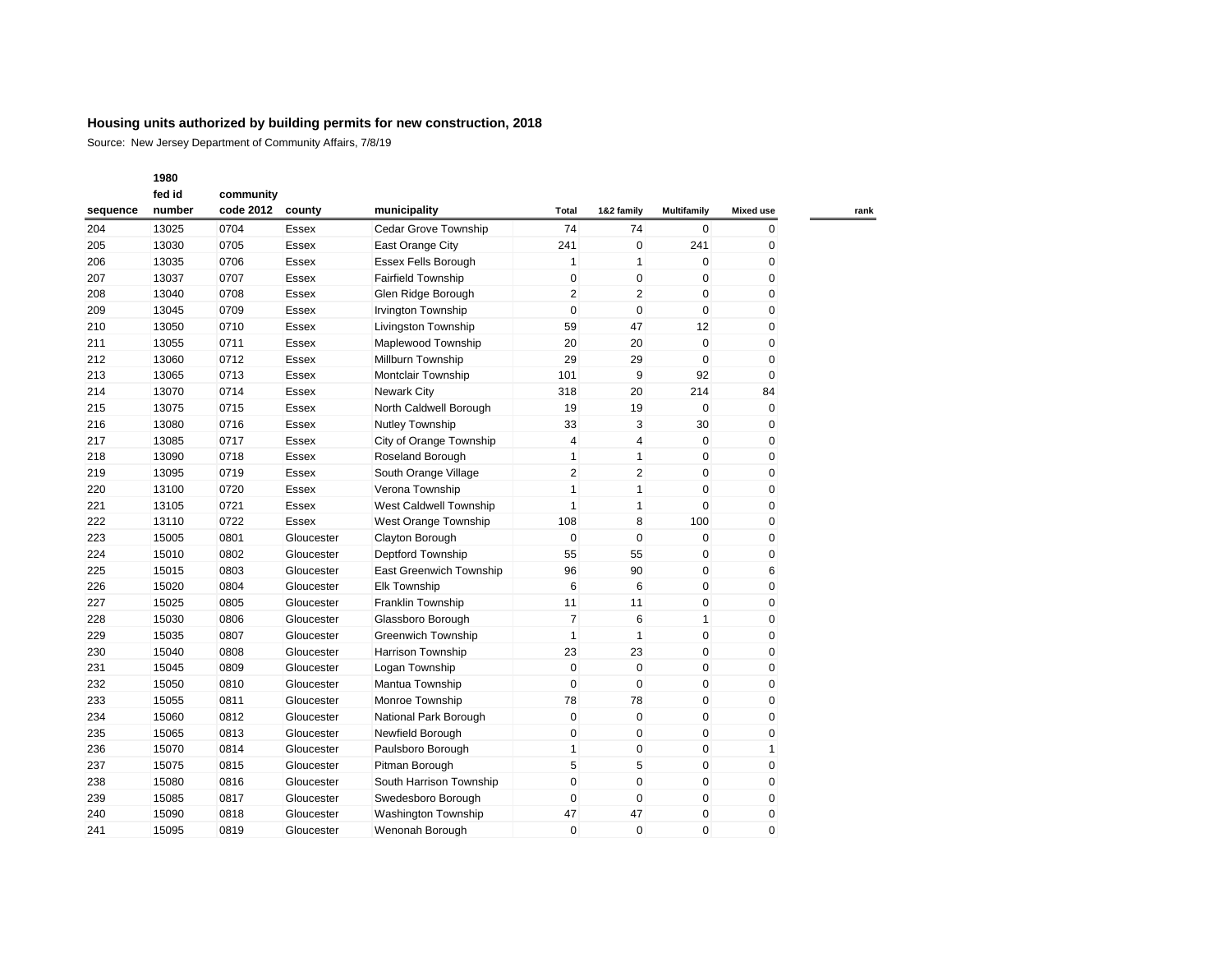Source: New Jersey Department of Community Affairs, 7/8/19

| fed id   |        | community |            |                           |                |                |                    |                  |
|----------|--------|-----------|------------|---------------------------|----------------|----------------|--------------------|------------------|
| sequence | number | code 2012 | county     | municipality              | Total          | 1&2 family     | <b>Multifamily</b> | <b>Mixed use</b> |
| 242      | 15100  | 0820      | Gloucester | West Deptford Township    | 18             | 18             | 0                  | 0                |
| 243      | 15105  | 0821      | Gloucester | Westville Borough         | $\mathbf 0$    | $\mathbf 0$    | $\mathbf 0$        | 0                |
| 244      | 15110  | 0822      | Gloucester | <b>Woodbury City</b>      | $\overline{2}$ | $\overline{2}$ | $\mathbf 0$        | 0                |
| 245      | 15115  | 0823      | Gloucester | Woodbury Heights Borough  | $\mathbf{1}$   | $\mathbf{1}$   | $\mathbf 0$        | 0                |
| 246      | 15120  | 0824      | Gloucester | <b>Woolwich Township</b>  | 76             | 76             | $\mathbf 0$        | 0                |
| 247      | 17005  | 0901      | Hudson     | <b>Bayonne City</b>       | 805            | 43             | 762                | 0                |
| 248      | 17010  | 0902      | Hudson     | East Newark Borough       | 6              | 6              | $\mathbf 0$        | $\mathbf 0$      |
| 249      | 17015  | 0903      | Hudson     | Guttenberg Town           | 11             | 1              | 10                 | 0                |
| 250      | 17020  | 0904      | Hudson     | Harrison Town             | 45             | 45             | $\mathbf 0$        | 0                |
| 251      | 17025  | 0905      | Hudson     | <b>Hoboken City</b>       | 152            | $\overline{4}$ | 148                | 0                |
| 252      | 17030  | 0906      | Hudson     | Jersey City               | 3,850          | 376            | 3,474              | 0                |
| 253      | 17035  | 0907      | Hudson     | Kearny Town               | 12             | 12             | $\mathbf 0$        | 0                |
| 254      | 17040  | 0908      | Hudson     | North Bergen Township     | 241            | 17             | 224                | 0                |
| 255      | 17045  | 0909      | Hudson     | Secaucus Town             | 6              | 6              | $\mathbf 0$        | $\mathbf 0$      |
| 256      | 17050  | 0910      | Hudson     | <b>Union City</b>         | 99             | 3              | 96                 | 0                |
| 257      | 17055  | 0911      | Hudson     | Weehawken Township        | 946            | $\overline{0}$ | 946                | 0                |
| 258      | 17060  | 0912      | Hudson     | West New York Town        | 23             | $\overline{2}$ | 21                 | 0                |
| 259      | 19005  | 1001      | Hunterdon  | Alexandria Township       | $\mathbf 0$    | $\mathbf 0$    | $\mathbf 0$        | 0                |
| 260      | 19010  | 1002      | Hunterdon  | <b>Bethlehem Township</b> | $\mathbf 0$    | $\mathbf 0$    | $\mathbf 0$        | 0                |
| 261      | 19015  | 1003      | Hunterdon  | <b>Bloomsbury Borough</b> | 0              | $\mathbf 0$    | $\mathbf 0$        | 0                |
| 262      | 19020  | 1004      | Hunterdon  | Califon Borough           | $\mathbf 0$    | 0              | $\mathbf 0$        | 0                |
| 263      | 19025  | 1005      | Hunterdon  | <b>Clinton Town</b>       | $\mathbf 0$    | 0              | $\mathbf 0$        | 0                |
| 264      | 19030  | 1006      | Hunterdon  | Clinton Township          | $\mathbf{1}$   | $\mathbf{1}$   | $\mathbf 0$        | 0                |
| 265      | 19035  | 1007      | Hunterdon  | Delaware Township         | $\overline{4}$ | $\overline{4}$ | $\mathbf 0$        | 0                |
| 266      | 19040  | 1008      | Hunterdon  | East Amwell Township      | 3              | 3              | $\mathbf 0$        | $\mathbf 0$      |
| 267      | 19045  | 1009      | Hunterdon  | Flemington Borough        | 0              | 0              | $\mathbf 0$        | 0                |
| 268      | 19050  | 1010      | Hunterdon  | Franklin Township         | 3              | 3              | $\mathbf 0$        | 0                |
| 269      | 19055  | 1011      | Hunterdon  | Frenchtown Borough        | $\mathbf 0$    | 0              | $\mathbf 0$        | 0                |
| 270      | 19060  | 1012      | Hunterdon  | Glen Gardner Borough      | 0              | 0              | $\mathbf 0$        | 0                |
| 271      | 19065  | 1013      | Hunterdon  | Hampton Borough           | 3              | 3              | $\mathbf 0$        | 0                |
| 272      | 19070  | 1014      | Hunterdon  | High Bridge Borough       | $\mathbf 0$    | $\mathbf{0}$   | $\mathbf 0$        | 0                |
| 273      | 19075  | 1015      | Hunterdon  | <b>Holland Township</b>   | $\overline{2}$ | $\overline{c}$ | $\mathbf 0$        | 0                |
| 274      | 19080  | 1016      | Hunterdon  | Kingwood Township         | 9              | 9              | $\mathbf 0$        | 0                |
| 275      | 19085  | 1017      | Hunterdon  | Lambertville City         | $\overline{4}$ | 4              | $\mathbf 0$        | 0                |
| 276      | 19090  | 1018      | Hunterdon  | Lebanon Borough           | 0              | 0              | $\mathbf 0$        | 0                |
| 277      | 19095  | 1019      | Hunterdon  | Lebanon Township          | 1              | 1              | $\mathbf 0$        | 0                |
| 278      | 19100  | 1020      | Hunterdon  | Milford Borough           | 0              | $\mathbf{0}$   | $\mathbf 0$        | 0                |
| 279      | 19105  | 1021      | Hunterdon  | Raritan Township          | 241            | 90             | 151                | $\overline{0}$   |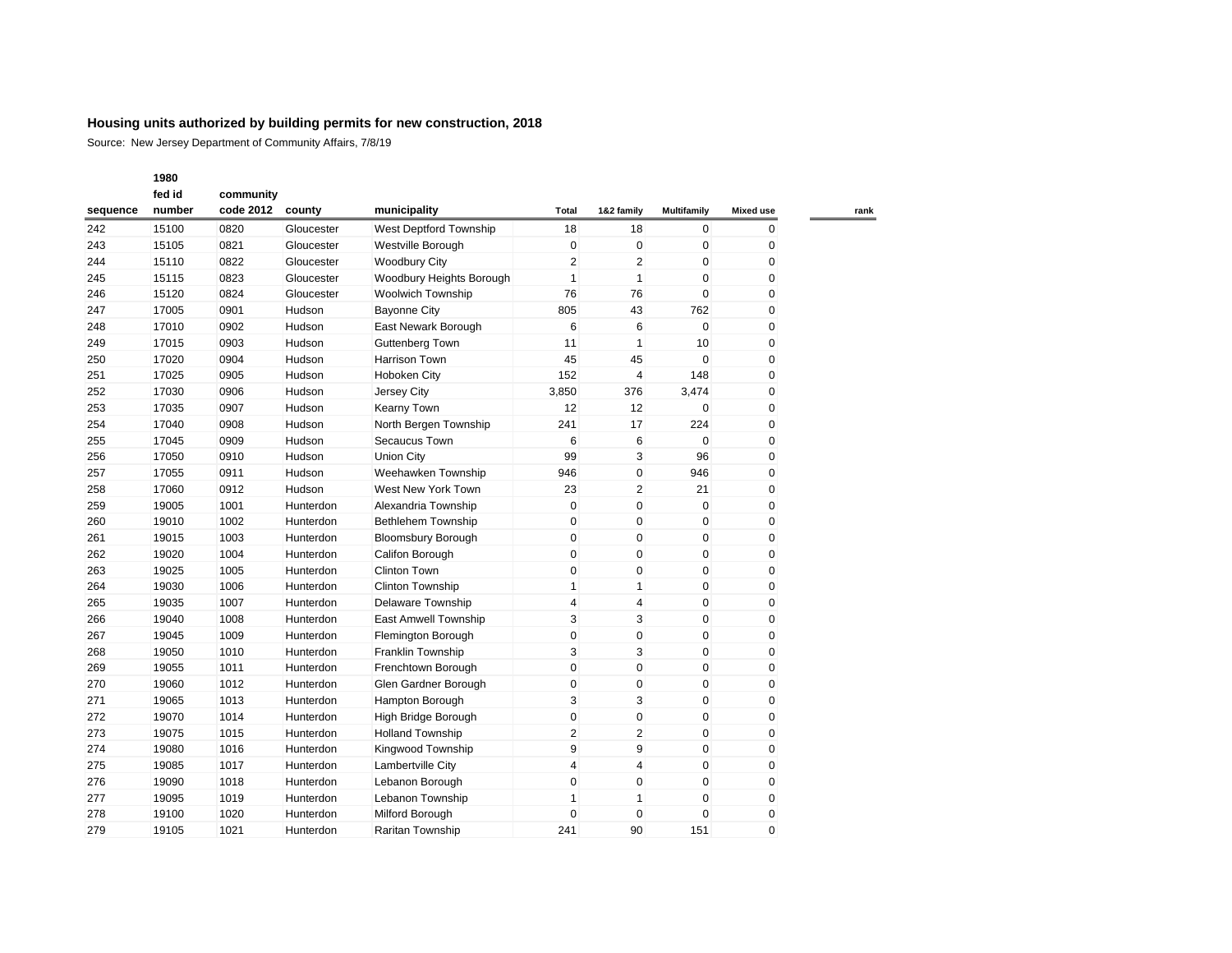|          | 1980   |           |           |                              |                      |                |                         |                  |
|----------|--------|-----------|-----------|------------------------------|----------------------|----------------|-------------------------|------------------|
|          | fed id | community |           |                              |                      |                |                         |                  |
| sequence | number | code 2012 | county    | municipality                 | Total                | 1&2 family     | <b>Multifamily</b>      | <b>Mixed use</b> |
| 280      | 19110  | 1022      | Hunterdon | Readington Township          | 38                   | 38             | $\mathbf{0}$            | $\mathbf{0}$     |
| 281      | 19115  | 1023      | Hunterdon | Stockton Borough             | $\mathbf{1}$         | $\mathbf{1}$   | 0                       | 0                |
| 282      | 19120  | 1024      | Hunterdon | <b>Tewksbury Township</b>    | $\mathbf{1}$         | $\mathbf{1}$   | 0                       | 0                |
| 283      | 19125  | 1025      | Hunterdon | <b>Union Township</b>        | $\mathbf{1}$         | $\mathbf{1}$   | $\mathbf 0$             | $\mathbf{0}$     |
| 284      | 19130  | 1026      | Hunterdon | West Amwell Township         | $\mathbf{1}$         | $\mathbf{1}$   | $\mathbf 0$             | $\mathbf 0$      |
| 285      | 21005  | 1101      | Mercer    | East Windsor Township        | $\overline{2}$       | $\overline{2}$ | $\mathbf 0$             | $\mathbf 0$      |
| 286      | 21010  | 1102      | Mercer    | <b>Ewing Township</b>        | 141                  | 8              | 133                     | $\mathbf{0}$     |
| 287      | 21015  | 1103      | Mercer    | Hamilton Township            | 21                   | 20             | $\mathbf{1}$            | 0                |
| 288      | 21020  | 1104      | Mercer    | <b>Hightstown Borough</b>    | 5                    | 5              | $\mathbf 0$             | 0                |
| 289      | 21025  | 1105      | Mercer    | Hopewell Borough             | $\mathbf{1}$         | $\mathbf{1}$   | $\mathbf 0$             | $\mathbf{0}$     |
| 290      | 21030  | 1106      | Mercer    | <b>Hopewell Township</b>     | 13                   | 9              | $\overline{\mathbf{4}}$ | 0                |
| 291      | 21035  | 1107      | Mercer    | Lawrence Township            | 43                   | 35             | 8                       | $\mathbf 0$      |
| 292      | 21040  | 1108      | Mercer    | Pennington Borough           | 30                   | 30             | $\mathbf 0$             | $\mathbf 0$      |
| 293      | 21045  | 1109      | Mercer    | Princeton Borough            | See Princeton (1114) |                |                         |                  |
| 294      | 21050  | 1110      | Mercer    | Princeton (1114)             | 28                   | 22             | 6                       | 0                |
| 295      | 21055  | 1111      | Mercer    | <b>Trenton City</b>          | $\pmb{0}$            | $\mathbf 0$    | $\mathbf 0$             | $\pmb{0}$        |
| 296      | 21060  | 1112      | Mercer    | Robbinsville Township        | 58                   | 58             | $\mathbf 0$             | 0                |
| 297      | 21065  | 1113      | Mercer    | West Windsor Township        | 95                   | 23             | 72                      | $\mathbf{0}$     |
| 298      | 23005  | 1201      | Middlesex | Carteret Borough             | 0                    | $\mathbf 0$    | $\mathbf 0$             | 0                |
| 299      | 23010  | 1202      | Middlesex | Cranbury Township            | 112                  | 22             | 90                      | 0                |
| 300      | 23015  | 1203      | Middlesex | Dunellen Borough             | 5                    | $\mathbf{1}$   | $\mathbf 0$             | 4                |
| 301      | 23020  | 1204      | Middlesex | East Brunswick Township      | 36                   | 36             | $\mathbf 0$             | $\pmb{0}$        |
| 302      | 23025  | 1205      | Middlesex | <b>Edison Township</b>       | 286                  | 66             | 220                     | 0                |
| 303      | 23030  | 1206      | Middlesex | Helmetta Borough             | 0                    | $\mathbf 0$    | 0                       | $\mathbf{0}$     |
| 304      | 23035  | 1207      | Middlesex | <b>Highland Park Borough</b> | 5                    | 5              | $\mathbf 0$             | 0                |
| 305      | 23040  | 1208      | Middlesex | Jamesburg Borough            | $\overline{2}$       | $\overline{2}$ | $\mathbf 0$             | $\mathbf 0$      |
| 306      | 23077  | 1209      | Middlesex | Old Bridge Township          | 68                   | 33             | 35                      | $\mathbf 0$      |
| 307      | 23050  | 1210      | Middlesex | Metuchen Borough             | 32                   | 29             | $\mathbf 0$             | 3                |
| 308      | 23055  | 1211      | Middlesex | Middlesex Borough            | $\overline{7}$       | 5              | $\overline{2}$          | $\mathbf 0$      |
| 309      | 23060  | 1212      | Middlesex | Milltown Borough             | $\overline{2}$       | $\overline{2}$ | 0                       | 0                |
| 310      | 23065  | 1213      | Middlesex | Monroe Township              | 404                  | 278            | 126                     | 0                |
| 311      | 23070  | 1214      | Middlesex | New Brunswick City           | 394                  | 3              | 391                     | $\mathbf 0$      |
| 312      | 23075  | 1215      | Middlesex | North Brunswick Township     | 27                   | 27             | $\mathbf 0$             | $\mathbf 0$      |
| 313      | 23080  | 1216      | Middlesex | Perth Amboy City             | 24                   | 24             | 0                       | 0                |
| 314      | 23085  | 1217      | Middlesex | Piscataway Township          | 12                   | 12             | $\mathbf 0$             | $\pmb{0}$        |
| 315      | 23090  | 1218      | Middlesex | Plainsboro Township          | 335                  | 5              | 330                     | 0                |
| 316      | 23095  | 1219      | Middlesex | Sayreville Borough           | 38                   | 8              | 30                      | 0                |
| 317      | 23100  | 1220      | Middlesex | South Amboy City             | 24                   | 24             | $\mathbf 0$             | $\mathbf 0$      |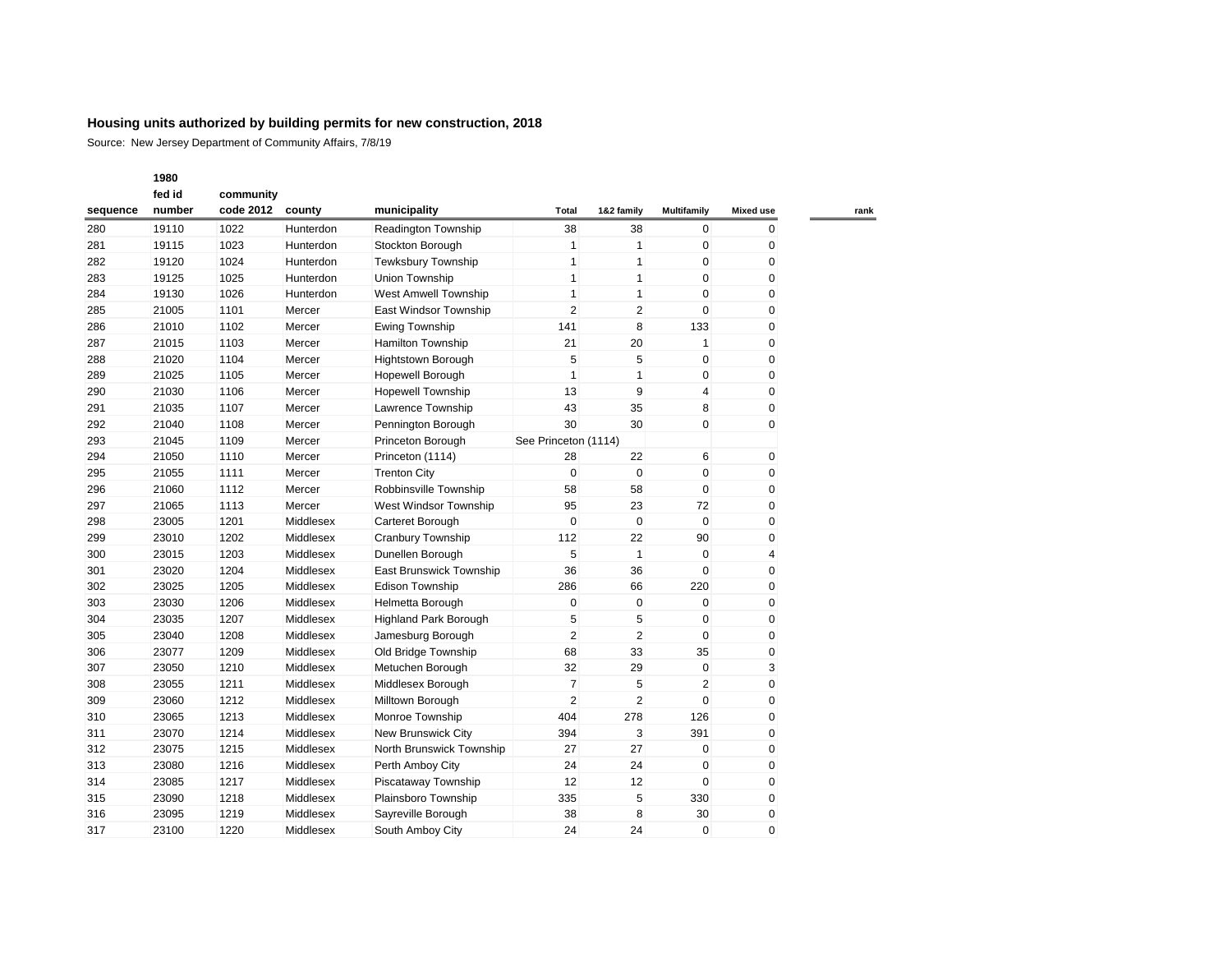Source: New Jersey Department of Community Affairs, 7/8/19

| fed id   |        | community |           |                              |                |                |             |                  |
|----------|--------|-----------|-----------|------------------------------|----------------|----------------|-------------|------------------|
| sequence | number | code 2012 | county    | municipality                 | Total          | 1&2 family     | Multifamily | <b>Mixed use</b> |
| 318      | 23105  | 1221      | Middlesex | South Brunswick Township     | 94             | 94             | $\mathbf 0$ | 0                |
| 319      | 23110  | 1222      | Middlesex | South Plainfield Borough     | 59             | 27             | 32          | 0                |
| 320      | 23115  | 1223      | Middlesex | South River Borough          | 3              | 3              | $\mathbf 0$ | 0                |
| 321      | 23120  | 1224      | Middlesex | Spotswood Borough            | 3              | 3              | $\mathbf 0$ | 0                |
| 322      | 23125  | 1225      | Middlesex | Woodbridge Township          | 322            | 71             | 251         | $\mathbf 0$      |
| 323      | 25005  | 1301      | Monmouth  | Allenhurst Borough           | 0              | 0              | $\mathbf 0$ | 0                |
| 324      | 25010  | 1302      | Monmouth  | Allentown Borough            | 0              | 0              | $\mathbf 0$ | 0                |
| 325      | 25015  | 1303      | Monmouth  | <b>Asbury Park City</b>      | 3              | 3              | $\mathbf 0$ | 0                |
| 326      | 25025  | 1304      | Monmouth  | Atlantic Highlands Borough   | 17             | 6              | 11          | 0                |
| 327      | 25030  | 1305      | Monmouth  | Avon-by-the-Sea Borough      | 5              | 4              | $\mathbf 0$ | 1                |
| 328      | 25035  | 1306      | Monmouth  | <b>Belmar Borough</b>        | 66             | 66             | $\mathbf 0$ | 0                |
| 329      | 25040  | 1307      | Monmouth  | <b>Bradley Beach Borough</b> | 9              | 9              | $\mathbf 0$ | 0                |
| 330      | 25045  | 1308      | Monmouth  | <b>Brielle Borough</b>       | 15             | 13             | $\mathbf 0$ | 2                |
| 331      | 25047  | 1309      | Monmouth  | <b>Colts Neck Township</b>   | $\overline{7}$ | 7              | $\mathbf 0$ | 0                |
| 332      | 25050  | 1310      | Monmouth  | Deal Borough                 | 6              | 6              | $\mathbf 0$ | 0                |
| 333      | 25055  | 1311      | Monmouth  | Eatontown Borough            | $\overline{7}$ | 7              | $\mathbf 0$ | $\mathbf 0$      |
| 334      | 25060  | 1312      | Monmouth  | Englishtown Borough          | 3              | 3              | $\mathbf 0$ | 0                |
| 335      | 25065  | 1313      | Monmouth  | Fair Haven Borough           | 35             | 35             | $\mathbf 0$ | 0                |
| 336      | 25070  | 1314      | Monmouth  | Farmingdale Borough          | $\mathbf{1}$   | $\mathbf{1}$   | $\mathbf 0$ | 0                |
| 337      | 25075  | 1315      | Monmouth  | Freehold Borough             | $\mathbf{1}$   | $\mathbf{1}$   | $\mathbf 0$ | $\mathbf 0$      |
| 338      | 25080  | 1316      | Monmouth  | <b>Freehold Township</b>     | 96             | 21             | 75          | $\mathbf 0$      |
| 339      | 25085  | 1317      | Monmouth  | <b>Highlands Borough</b>     | 11             | 11             | $\mathbf 0$ | 0                |
| 340      | 25090  | 1318      | Monmouth  | <b>Holmdel Township</b>      | 26             | 26             | $\mathbf 0$ | $\mathbf 0$      |
| 341      | 25095  | 1319      | Monmouth  | <b>Howell Township</b>       | 81             | 81             | $\mathbf 0$ | $\mathbf 0$      |
| 342      | 25100  | 1320      | Monmouth  | Interlaken Borough           | $\mathbf 0$    | 0              | $\mathbf 0$ | 0                |
| 343      | 25105  | 1321      | Monmouth  | Keansburg Borough            | 0              | 0              | $\mathbf 0$ | 0                |
| 344      | 25110  | 1322      | Monmouth  | Keyport Borough              | 28             | 4              | 24          | 0                |
| 345      | 25115  | 1323      | Monmouth  | Little Silver Borough        | $\overline{7}$ | 7              | $\mathbf 0$ | 0                |
| 346      | 25120  | 1324      | Monmouth  | Loch Arbour Village          | 0              | 0              | $\mathbf 0$ | 0                |
| 347      | 25125  | 1325      | Monmouth  | Long Branch City             | 346            | 31             | 315         | 0                |
| 348      | 25130  | 1326      | Monmouth  | Manalapan Township           | 6              | 6              | $\mathbf 0$ | 0                |
| 349      | 25135  | 1327      | Monmouth  | Manasquan Borough            | 1              | $\mathbf{1}$   | $\mathbf 0$ | 0                |
| 350      | 25140  | 1328      | Monmouth  | Marlboro Township            | 234            | 31             | 203         | 0                |
| 351      | 25145  | 1329      | Monmouth  | Matawan Borough              | $\overline{2}$ | $\overline{2}$ | $\mathbf 0$ | 0                |
| 352      | 25003  | 1330      | Monmouth  | Aberdeen Township            | 114            | 8              | 106         | $\mathbf 0$      |
| 353      | 25155  | 1331      | Monmouth  | Middletown Township          | 127            | 127            | $\mathbf 0$ | 0                |
| 354      | 25160  | 1332      | Monmouth  | Millstone Township           | 8              | $\overline{7}$ | 1           | 0                |
| 355      | 25165  | 1333      | Monmouth  | Monmouth Beach Borough       | 19             | 8              | 6           | 5                |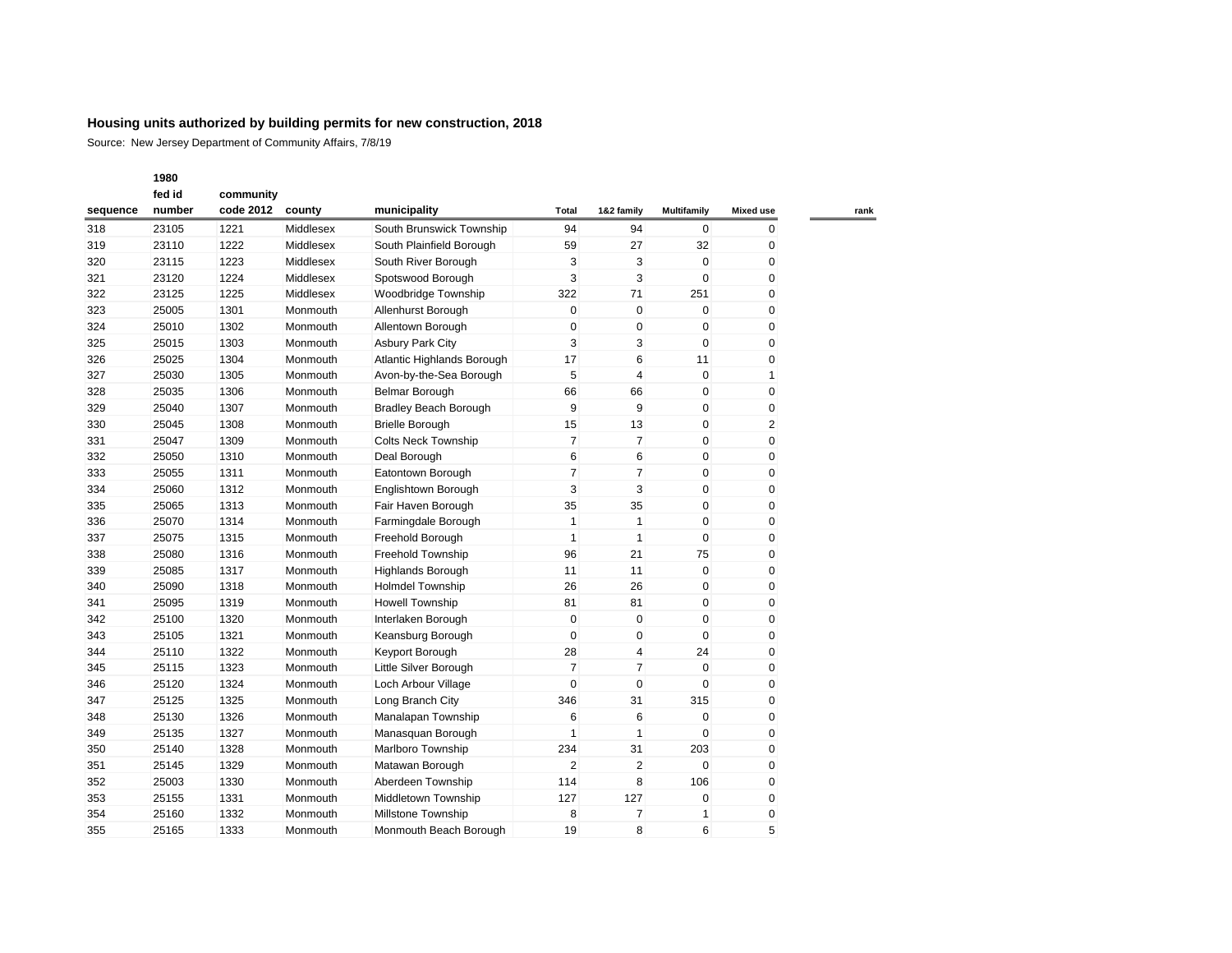|          | 1980   |           |               |                                |                |                |                    |                  |
|----------|--------|-----------|---------------|--------------------------------|----------------|----------------|--------------------|------------------|
|          | fed id | community |               |                                |                |                |                    |                  |
| sequence | number | code 2012 | county        | municipality                   | Total          | 1&2 family     | <b>Multifamily</b> | <b>Mixed use</b> |
| 356      | 25170  | 1334      | Monmouth      | Neptune Township               | 45             | $\mathbf{1}$   | 44                 | $\mathbf 0$      |
| 357      | 25172  | 1335      | Monmouth      | Neptune City Borough           | 3              | 3              | $\mathbf 0$        | 0                |
| 358      | 25247  | 1336      | Monmouth      | <b>Tinton Falls Borough</b>    | 60             | 60             | 0                  | 0                |
| 359      | 25185  | 1337      | Monmouth      | Ocean Township                 | 94             | 22             | 72                 | $\mathbf 0$      |
| 360      | 25190  | 1338      | Monmouth      | Oceanport Borough              | 6              | 6              | $\mathbf 0$        | $\mathbf 0$      |
| 361      | 25082  | 1339      | Monmouth      | <b>Hazlet Township</b>         | 72             | 8              | 64                 | $\pmb{0}$        |
| 362      | 25200  | 1340      | Monmouth      | Red Bank Borough               | $\mathbf{1}$   | $\mathbf{1}$   | $\mathbf 0$        | $\mathbf 0$      |
| 363      | 25205  | 1341      | Monmouth      | Roosevelt Borough              | $\mathbf 0$    | $\mathbf 0$    | $\mathbf 0$        | $\mathbf 0$      |
| 364      | 25210  | 1342      | Monmouth      | Rumson Borough                 | 32             | 32             | 0                  | 0                |
| 365      | 25215  | 1343      | Monmouth      | Sea Bright Borough             | 23             | 11             | 12                 | $\mathbf 0$      |
| 366      | 25220  | 1344      | Monmouth      | Sea Girt Borough               | 23             | 23             | $\mathbf 0$        | $\mathbf 0$      |
| 367      | 25225  | 1345      | Monmouth      | Shrewsbury Borough             | $\pmb{0}$      | $\mathbf 0$    | 0                  | $\mathbf 0$      |
| 368      | 25230  | 1346      | Monmouth      | <b>Shrewsbury Township</b>     | $\pmb{0}$      | $\mathbf 0$    | $\mathbf 0$        | 0                |
| 369      | 25235  | 1347      | Monmouth      | Lake Como Borough              | $\overline{4}$ | $\overline{4}$ | $\mathbf 0$        | $\mathbf 0$      |
| 370      | 25240  | 1348      | Monmouth      | Spring Lake Borough            | 20             | 20             | 0                  | 0                |
| 371      | 25245  | 1349      | Monmouth      | Spring Lake Heights Boro       | 13             | 13             | 0                  | $\pmb{0}$        |
| 372      | 25250  | 1350      | Monmouth      | Union Beach Borough            | 33             | 33             | $\mathbf 0$        | $\mathbf 0$      |
| 373      | 25255  | 1351      | Monmouth      | <b>Upper Freehold Township</b> | 23             | 23             | $\mathbf 0$        | $\mathbf 0$      |
| 374      | 25260  | 1352      | Monmouth      | Wall Township                  | 30             | 30             | 0                  | $\mathbf 0$      |
| 375      | 25265  | 1353      | Monmouth      | West Long Branch Borough       | 20             | 20             | $\mathbf 0$        | $\mathbf 0$      |
| 376      | 27005  | 1401      | <b>Morris</b> | <b>Boonton Town</b>            | 3              | 3              | $\mathbf 0$        | $\mathbf 0$      |
| 377      | 27010  | 1402      | Morris        | Boonton Township               | 9              | 9              | 0                  | $\mathbf 0$      |
| 378      | 27015  | 1403      | <b>Morris</b> | <b>Butler Borough</b>          | 15             | 15             | $\mathbf 0$        | $\mathbf 0$      |
| 379      | 27020  | 1404      | <b>Morris</b> | Chatham Borough                | 16             | 16             | $\mathbf 0$        | $\mathbf 0$      |
| 380      | 27025  | 1405      | Morris        | Chatham Township               | 31             | 31             | 0                  | $\mathbf 0$      |
| 381      | 27030  | 1406      | Morris        | Chester Borough                | $\overline{2}$ | $\overline{2}$ | 0                  | $\mathbf 0$      |
| 382      | 27035  | 1407      | Morris        | <b>Chester Township</b>        | 3              | 3              | 0                  | $\mathbf 0$      |
| 383      | 27040  | 1408      | Morris        | Denville Township              | 12             | 12             | $\Omega$           | 0                |
| 384      | 27045  | 1409      | Morris        | Dover Town                     | 216            | $\overline{2}$ | 214                | $\pmb{0}$        |
| 385      | 27050  | 1410      | <b>Morris</b> | East Hanover Township          | 6              | 6              | 0                  | $\mathbf 0$      |
| 386      | 27055  | 1411      | Morris        | Florham Park Borough           | 191            | 31             | 160                | 0                |
| 387      | 27060  | 1412      | Morris        | Hanover Township               | 5              | 5              | 0                  | $\pmb{0}$        |
| 388      | 27065  | 1413      | Morris        | <b>Harding Township</b>        | $\overline{7}$ | $\overline{7}$ | 0                  | 0                |
| 389      | 27070  | 1414      | Morris        | Jefferson Township             | 12             | 12             | $\mathbf 0$        | 0                |
| 390      | 27075  | 1415      | Morris        | Kinnelon Borough               | $\mathbf{1}$   | $\mathbf{1}$   | 0                  | $\pmb{0}$        |
| 391      | 27080  | 1416      | Morris        | Lincoln Park Borough           | $\pmb{0}$      | $\mathbf 0$    | $\mathbf 0$        | $\mathbf 0$      |
| 392      | 27085  | 1417      | Morris        | Madison Borough                | 22             | 21             | 1                  | 0                |
| 393      | 27090  | 1418      | Morris        | Mendham Borough                | $\mathbf 0$    | $\Omega$       | $\Omega$           | $\mathbf 0$      |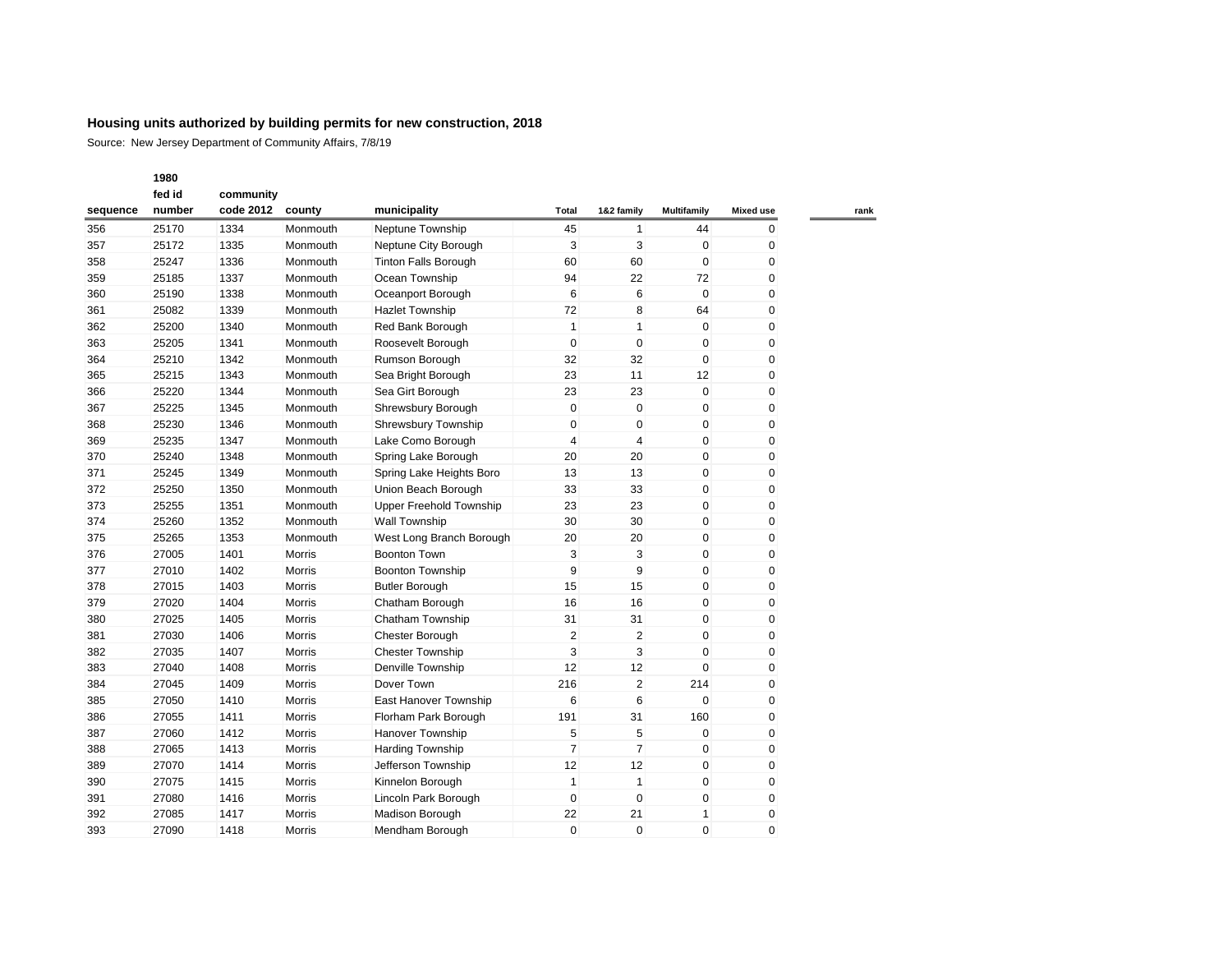Source: New Jersey Department of Community Affairs, 7/8/19

| fed id   |        | community |               |                            |                         |                |                    |                  |
|----------|--------|-----------|---------------|----------------------------|-------------------------|----------------|--------------------|------------------|
| sequence | number | code 2012 | county        | municipality               | Total                   | 1&2 family     | <b>Multifamily</b> | <b>Mixed use</b> |
| 394      | 27095  | 1419      | Morris        | Mendham Township           | $\mathbf 0$             | $\mathbf 0$    | $\mathbf 0$        | 0                |
| 395      | 27100  | 1420      | <b>Morris</b> | Mine Hill Township         | $\overline{4}$          | $\overline{4}$ | $\mathbf 0$        | 0                |
| 396      | 27105  | 1421      | Morris        | Montville Township         | 12                      | 12             | 0                  | 0                |
| 397      | 27110  | 1422      | Morris        | Morris Township            | 146                     | 140            | 6                  | 0                |
| 398      | 27115  | 1423      | Morris        | Morris Plains Borough      | $\mathbf 0$             | $\mathbf 0$    | 0                  | 0                |
| 399      | 27120  | 1424      | <b>Morris</b> | Morristown Town            | 123                     | 5              | 118                | 0                |
| 400      | 27125  | 1425      | Morris        | Mountain Lakes Borough     | 11                      | 11             | 0                  | 0                |
| 401      | 27130  | 1426      | Morris        | Mount Arlington Borough    | 14                      | 14             | $\mathbf 0$        | 0                |
| 402      | 27135  | 1427      | Morris        | Mount Olive Township       | 100                     | 100            | $\mathbf 0$        | 0                |
| 403      | 27140  | 1428      | Morris        | Netcong Borough            | $\mathbf{1}$            | $\mathbf{1}$   | $\mathbf 0$        | 0                |
| 404      | 27145  | 1429      | Morris        | Parsippany-Troy Hills Twp  | 24                      | 23             | $\mathbf 0$        | 1                |
| 405      | 27150  | 1430      | Morris        | Long Hill Township         | $\mathbf{1}$            | $\mathbf{1}$   | $\mathbf 0$        | 0                |
| 406      | 27155  | 1431      | <b>Morris</b> | Pequannock Township        | $\overline{7}$          | $\overline{7}$ | $\mathbf 0$        | 0                |
| 407      | 27160  | 1432      | Morris        | Randolph Township          | 36                      | 36             | 0                  | 0                |
| 408      | 27165  | 1433      | Morris        | Riverdale Borough          | $\mathbf 0$             | $\mathbf 0$    | 0                  | 0                |
| 409      | 27170  | 1434      | Morris        | Rockaway Borough           | 1                       | $\mathbf{1}$   | $\mathbf 0$        | 0                |
| 410      | 27175  | 1435      | Morris        | Rockaway Township          | 339                     | 21             | 318                | 0                |
| 411      | 27180  | 1436      | Morris        | Roxbury Township           | 244                     | $\mathbf{1}$   | 243                | 0                |
| 412      | 27185  | 1437      | <b>Morris</b> | Victory Gardens Borough    | 0                       | $\mathbf 0$    | $\mathbf 0$        | 0                |
| 413      | 27190  | 1438      | Morris        | <b>Washington Township</b> | 5                       | 5              | $\mathbf 0$        | 0                |
| 414      | 27195  | 1439      | Morris        | <b>Wharton Borough</b>     | 49                      | 0              | 49                 | 0                |
| 415      | 29005  | 1501      | Ocean         | Barnegat Light Borough     | 8                       | 7              | $\mathbf 0$        | 1                |
| 416      | 29010  | 1502      | Ocean         | Bay Head Borough           | 1                       | $\mathbf{1}$   | 0                  | 0                |
| 417      | 29015  | 1503      | Ocean         | Beach Haven Borough        | 32                      | 29             | $\mathbf 0$        | 3                |
| 418      | 29020  | 1504      | Ocean         | Beachwood Borough          | 11                      | 11             | $\mathbf 0$        | 0                |
| 419      | 29025  | 1505      | Ocean         | <b>Berkeley Township</b>   | 97                      | 95             | 2                  | 0                |
| 420      | 29030  | 1506      | Ocean         | <b>Brick Township</b>      | 93                      | 93             | $\mathbf 0$        | 0                |
| 421      | 29035  | 1507      | Ocean         | Toms River Township        | 343                     | 288            | 55                 | 0                |
| 422      | 29040  | 1508      | Ocean         | Eagleswood Township        | 7                       | $\overline{7}$ | $\mathbf 0$        | 0                |
| 423      | 29045  | 1509      | Ocean         | Harvey Cedars Borough      | 19                      | 19             | 0                  | 0                |
| 424      | 29050  | 1510      | Ocean         | Island Heights Borough     | $\overline{\mathbf{c}}$ | 2              | $\mathbf 0$        | 0                |
| 425      | 29055  | 1511      | Ocean         | Jackson Township           | 58                      | 58             | $\mathbf 0$        | 0                |
| 426      | 29060  | 1512      | Ocean         | Lacey Township             | 108                     | 108            | $\mathbf 0$        | 0                |
| 427      | 29065  | 1513      | Ocean         | Lakehurst Borough          | 0                       | $\mathbf 0$    | $\mathbf 0$        | 0                |
| 428      | 29070  | 1514      | Ocean         | Lakewood Township          | 483                     | 372            | 111                | 0                |
| 429      | 29075  | 1515      | Ocean         | Lavallette Borough         | 39                      | 38             | $\mathbf 0$        | 1                |
| 430      | 29080  | 1516      | Ocean         | Little Egg Harbor Township | 28                      | 28             | 0                  | 0                |
| 431      | 29085  | 1517      | Ocean         | Long Beach Township        | 124                     | 123            | $\Omega$           | 1                |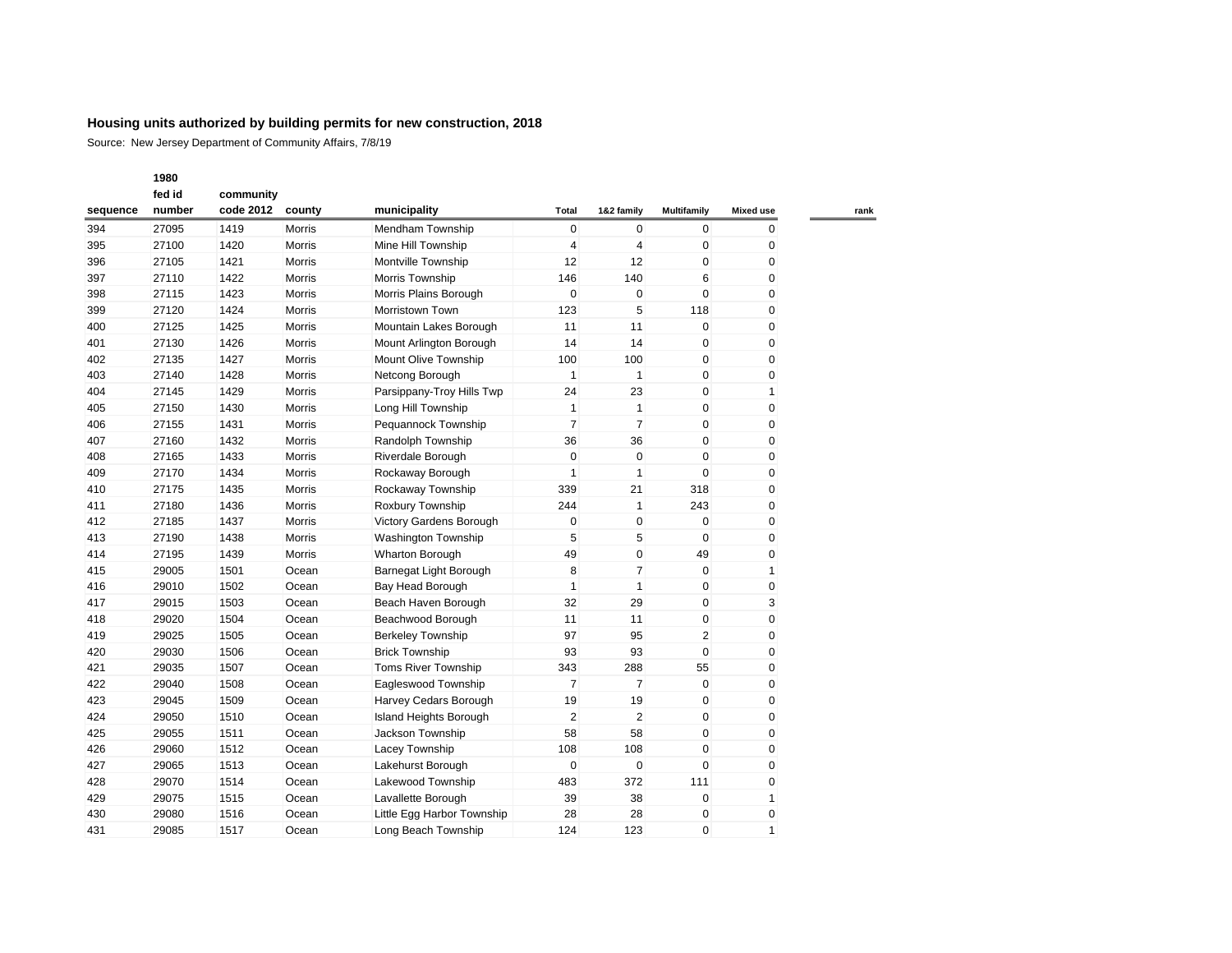Source: New Jersey Department of Community Affairs, 7/8/19

|          | fed id | community |         |                              |                |                |                    |                  |
|----------|--------|-----------|---------|------------------------------|----------------|----------------|--------------------|------------------|
| sequence | number | code 2012 | county  | municipality                 | Total          | 1&2 family     | <b>Multifamily</b> | <b>Mixed use</b> |
| 432      | 29090  | 1518      | Ocean   | <b>Manchester Township</b>   | $\mathbf{1}$   | $\mathbf{1}$   | $\mathbf{0}$       | $\mathbf{0}$     |
| 433      | 29095  | 1519      | Ocean   | <b>Mantoloking Borough</b>   | 19             | 19             | 0                  | 0                |
| 434      | 29102  | 1520      | Ocean   | Ocean Township               | 9              | 9              | 0                  | 0                |
| 435      | 29105  | 1521      | Ocean   | Ocean Gate Borough           | $\overline{7}$ | 7              | 0                  | 0                |
| 436      | 29110  | 1522      | Ocean   | Pine Beach Borough           | $\mathbf{1}$   | 1              | 0                  | 0                |
| 437      | 29115  | 1523      | Ocean   | <b>Plumsted Township</b>     | $\overline{2}$ | 2              | 0                  | 0                |
| 438      | 29120  | 1524      | Ocean   | Point Pleasant Borough       | 20             | 20             | 0                  | 0                |
| 439      | 29123  | 1525      | Ocean   | Point Pleasant Beach Boro    | 24             | 24             | 0                  | 0                |
| 440      | 29130  | 1526      | Ocean   | Seaside Heights Borough      | $\mathbf 0$    | $\mathbf 0$    | 0                  | 0                |
| 441      | 29135  | 1527      | Ocean   | Seaside Park Borough         | 15             | 14             | 0                  | 1                |
| 442      | 29140  | 1528      | Ocean   | Ship Bottom Borough          | 48             | 24             | 24                 | 0                |
| 443      | 29145  | 1529      | Ocean   | South Toms River Borough     | $\mathbf 0$    | $\mathbf 0$    | $\mathbf{0}$       | 0                |
| 444      | 29150  | 1530      | Ocean   | <b>Stafford Township</b>     | 145            | 145            | 0                  | 0                |
| 445      | 29155  | 1531      | Ocean   | Surf City Borough            | 20             | 20             | 0                  | 0                |
| 446      | 29160  | 1532      | Ocean   | <b>Tuckerton Borough</b>     | 25             | 25             | 0                  | 0                |
| 447      | 29003  | 1533      | Ocean   | <b>Barnegat Township</b>     | 273            | 197            | 76                 | 0                |
| 448      | 31005  | 1601      | Passaic | Bloomingdale Borough         | 9              | 1              | 8                  | 0                |
| 449      | 31010  | 1602      | Passaic | <b>Clifton City</b>          | $\overline{4}$ | 4              | 0                  | 0                |
| 450      | 31015  | 1603      | Passaic | Haledon Borough              | $\pmb{0}$      | 0              | 0                  | 0                |
| 451      | 31020  | 1604      | Passaic | Hawthorne Borough            | $\mathbf 0$    | 0              | 0                  | 0                |
| 452      | 31025  | 1605      | Passaic | <b>Little Falls Township</b> | 58             | 58             | 0                  | 0                |
| 453      | 31030  | 1606      | Passaic | North Haledon Borough        | $\mathbf 0$    | $\mathbf 0$    | 0                  | 0                |
| 454      | 31035  | 1607      | Passaic | Passaic City                 | 15             | 6              | 9                  | 0                |
| 455      | 31040  | 1608      | Passaic | Paterson City                | 138            | 57             | 81                 | 0                |
| 456      | 31045  | 1609      | Passaic | Pompton Lakes Borough        | $\mathbf 0$    | $\mathbf 0$    | 0                  | 0                |
| 457      | 31050  | 1610      | Passaic | Prospect Park Borough        | $\pmb{0}$      | 0              | 0                  | 0                |
| 458      | 31055  | 1611      | Passaic | Ringwood Borough             | $\mathbf{1}$   | 1              | 0                  | 0                |
| 459      | 31060  | 1612      | Passaic | <b>Totowa Borough</b>        | 51             | 3              | 48                 | 0                |
| 460      | 31065  | 1613      | Passaic | Wanaque Borough              | $\mathbf 0$    | 0              | 0                  | 0                |
| 461      | 31070  | 1614      | Passaic | Wayne Township               | $\overline{7}$ | 6              | 0                  | 1                |
| 462      | 31075  | 1615      | Passaic | West Milford Township        | 10             | 10             | 0                  | 0                |
| 463      | 31080  | 1616      | Passaic | Woodland Park Borough        | $\mathbf{1}$   | 1              | 0                  | 0                |
| 464      | 33005  | 1701      | Salem   | Alloway Township             | 10             | 10             | 0                  | 0                |
| 465      | 33010  | 1702      | Salem   | Elmer Borough                | $\pmb{0}$      | $\mathbf 0$    | 0                  | 0                |
| 466      | 33015  | 1703      | Salem   | Elsinboro Township           | $\mathbf{1}$   | 1              | 0                  | 0                |
| 467      | 33020  | 1704      | Salem   | Lower Alloways Creek Twp     | 3              | 3              | 0                  | 0                |
| 468      | 33030  | 1705      | Salem   | <b>Mannington Township</b>   | 3              | $\overline{2}$ | 0                  | 1                |
| 469      | 33035  | 1706      | Salem   | <b>Oldmans Township</b>      | $\Omega$       | $\Omega$       | $\Omega$           | $\mathbf 0$      |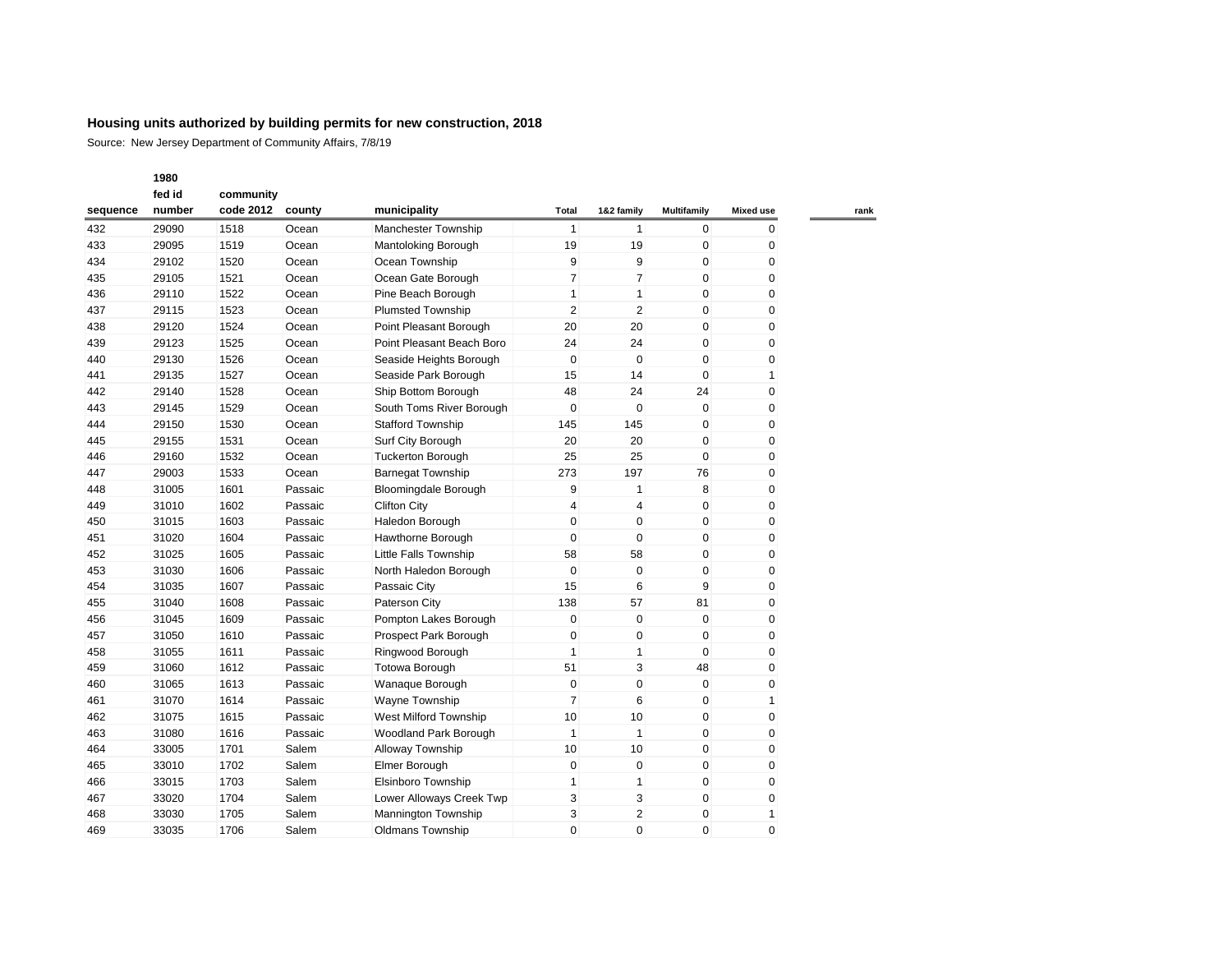Source: New Jersey Department of Community Affairs, 7/8/19

|          | fed id | community |               |                             |                         |                |              |                  |
|----------|--------|-----------|---------------|-----------------------------|-------------------------|----------------|--------------|------------------|
| sequence | number | code 2012 | county        | municipality                | Total                   | 1&2 family     | Multifamily  | <b>Mixed use</b> |
| 470      | 33040  | 1707      | Salem         | Penns Grove Borough         | $\mathbf 0$             | $\mathbf 0$    | $\mathbf{0}$ | 0                |
| 471      | 33042  | 1708      | Salem         | Pennsville Township         | 6                       | 6              | $\mathbf{0}$ | 0                |
| 472      | 33045  | 1709      | Salem         | Pilesgrove Township         | $\mathbf{1}$            | 1              | 0            | 0                |
| 473      | 33050  | 1710      | Salem         | Pittsgrove Township         | $\overline{7}$          | $\overline{7}$ | 0            | 0                |
| 474      | 33055  | 1711      | Salem         | Quinton Township            | $\overline{2}$          | $\overline{2}$ | $\mathbf{0}$ | 0                |
| 475      | 33060  | 1712      | Salem         | Salem City                  | $\mathbf 0$             | 0              | 0            | 0                |
| 476      | 33007  | 1713      | Salem         | Carneys Point Township      | 40                      | 40             | 0            | 0                |
| 477      | 33070  | 1714      | Salem         | Upper Pittsgrove Township   | 6                       | 6              | 0            | 0                |
| 478      | 33075  | 1715      | Salem         | Woodstown Borough           | $\mathbf 0$             | $\mathbf 0$    | $\mathbf{0}$ | 0                |
| 479      | 35005  | 1801      | Somerset      | <b>Bedminster Township</b>  | $\overline{2}$          | $\overline{2}$ | 0            | 0                |
| 480      | 35010  | 1802      | Somerset      | <b>Bernards Township</b>    | 9                       | 9              | 0            | 0                |
| 481      | 35015  | 1803      | Somerset      | Bernardsville Borough       | 25                      | 9              | 16           | 0                |
| 482      | 35020  | 1804      | Somerset      | Bound Brook Borough         | 353                     | 6              | 347          | 0                |
| 483      | 35025  | 1805      | Somerset      | <b>Branchburg Township</b>  | 43                      | 42             | 1            | $\mathbf 0$      |
| 484      | 35030  | 1806      | Somerset      | <b>Bridgewater Township</b> | 229                     | 29             | 145          | 55               |
| 485      | 35035  | 1807      | Somerset      | Far Hills Borough           | $\mathbf 0$             | 0              | $\mathbf{0}$ | 0                |
| 486      | 35040  | 1808      | Somerset      | Franklin Township           | 85                      | 24             | 61           | 0                |
| 487      | 35045  | 1809      | Somerset      | Green Brook Township        | $\overline{2}$          | $\overline{2}$ | 0            | 0                |
| 488      | 35050  | 1810      | Somerset      | Hillsborough Township       | 72                      | 60             | 12           | $\pmb{0}$        |
| 489      | 35055  | 1811      | Somerset      | Manville Borough            | $\pmb{0}$               | $\mathbf 0$    | $\mathbf{0}$ | $\mathbf 0$      |
| 490      | 35060  | 1812      | Somerset      | Millstone Borough           | $\pmb{0}$               | 0              | $\mathbf 0$  | $\mathbf 0$      |
| 491      | 35065  | 1813      | Somerset      | Montgomery Township         | 44                      | 44             | 0            | $\mathbf 0$      |
| 492      | 35070  | 1814      | Somerset      | North Plainfield Borough    | $\mathbf{1}$            | $\mathbf{1}$   | $\mathbf{0}$ | 0                |
| 493      | 35075  | 1815      | Somerset      | Peapack and Gladstone Bor   | $\mathbf 0$             | $\mathbf 0$    | $\mathbf 0$  | $\pmb{0}$        |
| 494      | 35080  | 1816      | Somerset      | Raritan Borough             | $\mathbf 0$             | $\Omega$       | $\Omega$     | $\mathbf 0$      |
| 495      | 35085  | 1817      | Somerset      | Rocky Hill Borough          | $\mathbf 0$             | 0              | 0            | 0                |
| 496      | 35090  | 1818      | Somerset      | Somerville Borough          | 277                     | $\overline{7}$ | 270          | $\mathbf 0$      |
| 497      | 35095  | 1819      | Somerset      | South Bound Brook Boro      | $\mathbf 0$             | 0              | 0            | $\mathbf 0$      |
| 498      | 35100  | 1820      | Somerset      | <b>Warren Township</b>      | 25                      | 25             | 0            | 0                |
| 499      | 35105  | 1821      | Somerset      | Watchung Borough            | $\mathbf{1}$            | $\mathbf{1}$   | 0            | 0                |
| 500      | 37005  | 1901      | <b>Sussex</b> | Andover Borough             | $\mathbf 0$             | $\mathbf 0$    | 0            | 0                |
| 501      | 37010  | 1902      | Sussex        | Andover Township            | $\overline{\mathbf{4}}$ | 4              | 0            | 0                |
| 502      | 37015  | 1903      | <b>Sussex</b> | Branchville Borough         | $\mathbf 0$             | $\mathbf 0$    | 0            | 0                |
| 503      | 37020  | 1904      | <b>Sussex</b> | <b>Byram Township</b>       | $\pmb{0}$               | 0              | 0            | 0                |
| 504      | 37025  | 1905      | <b>Sussex</b> | <b>Frankford Township</b>   | $\overline{7}$          | $\overline{7}$ | 0            | 0                |
| 505      | 37030  | 1906      | Sussex        | Franklin Borough            | $\mathbf 0$             | 0              | 0            | 0                |
| 506      | 37035  | 1907      | Sussex        | Fredon Township             | $\mathbf 0$             | 0              | 0            | 0                |
| 507      | 37040  | 1908      | Sussex        | Green Township              | 3                       | 3              | $\Omega$     | $\mathbf 0$      |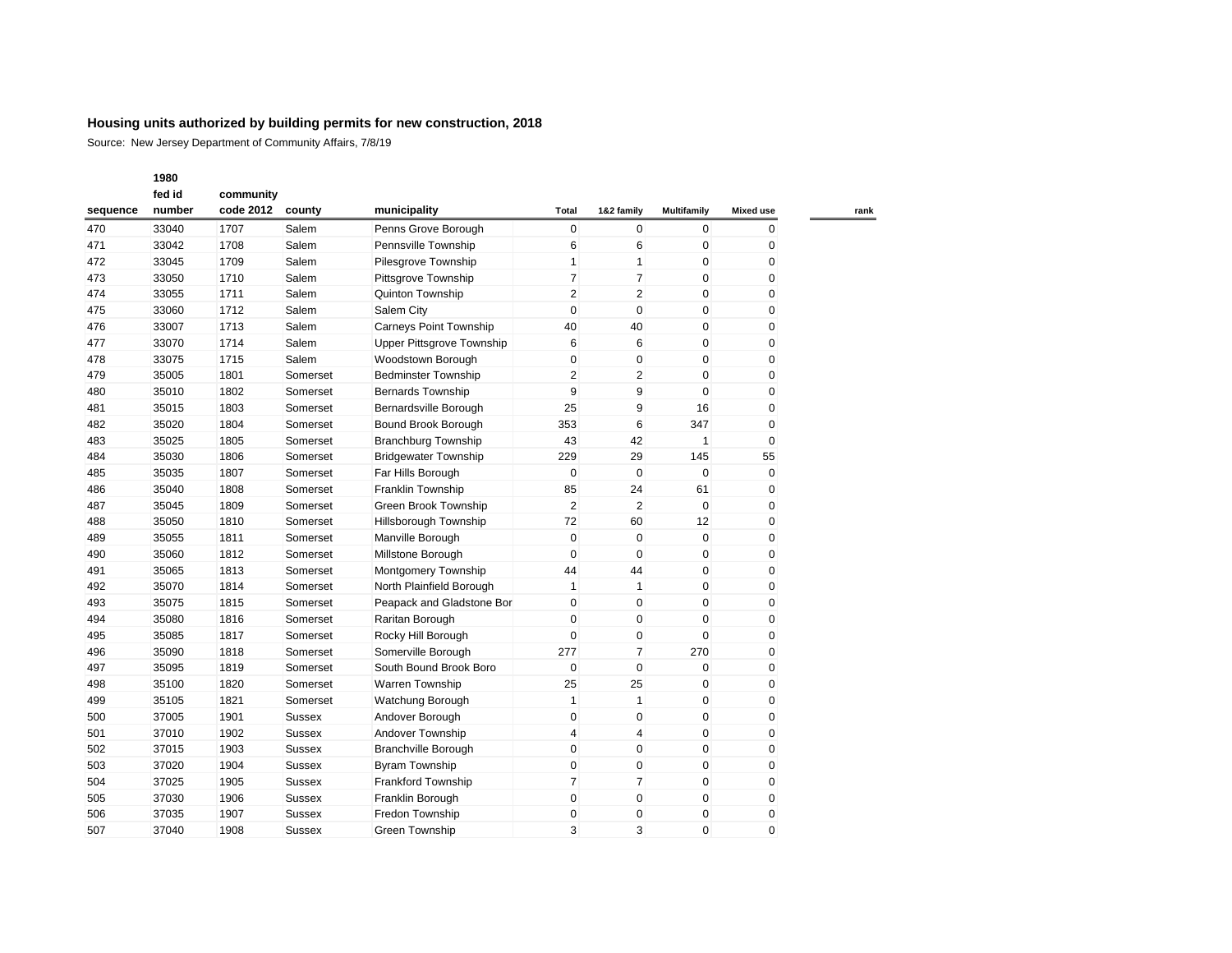Source: New Jersey Department of Community Affairs, 7/8/19

|          | fed id | community |               |                                  |                |                |                    |                  |
|----------|--------|-----------|---------------|----------------------------------|----------------|----------------|--------------------|------------------|
| sequence | number | code 2012 | county        | municipality                     | <b>Total</b>   | 1&2 family     | <b>Multifamily</b> | <b>Mixed use</b> |
| 508      | 37045  | 1909      | <b>Sussex</b> | Hamburg Borough                  | 9              | 9              | $\mathbf 0$        | 0                |
| 509      | 37050  | 1910      | <b>Sussex</b> | <b>Hampton Township</b>          | 3              | 3              | $\mathbf 0$        | 0                |
| 510      | 37055  | 1911      | <b>Sussex</b> | Hardyston Township               | 3              | 3              | $\mathbf 0$        | $\mathbf 0$      |
| 511      | 37060  | 1912      | <b>Sussex</b> | <b>Hopatcong Borough</b>         | 20             | 20             | $\mathbf 0$        | $\mathbf 0$      |
| 512      | 37065  | 1913      | <b>Sussex</b> | Lafayette Township               | 3              | 3              | $\mathbf 0$        | $\mathbf 0$      |
| 513      | 37070  | 1914      | <b>Sussex</b> | Montague Township                | $\mathbf 0$    | $\mathbf 0$    | $\mathbf 0$        | 0                |
| 514      | 37075  | 1915      | <b>Sussex</b> | Newton Town                      | 12             | 12             | $\mathbf 0$        | 0                |
| 515      | 37080  | 1916      | <b>Sussex</b> | Ogdensburg Borough               | $\mathbf 0$    | $\pmb{0}$      | $\mathbf 0$        | 0                |
| 516      | 37085  | 1917      | <b>Sussex</b> | Sandyston Township               | $\overline{2}$ | $\overline{2}$ | $\mathbf 0$        | 0                |
| 517      | 37090  | 1918      | <b>Sussex</b> | Sparta Township                  | 33             | 25             | 8                  | 0                |
| 518      | 37095  | 1919      | <b>Sussex</b> | Stanhope Borough                 | $\mathbf 0$    | $\mathbf 0$    | $\mathbf 0$        | $\mathbf 0$      |
| 519      | 37100  | 1920      | <b>Sussex</b> | <b>Stillwater Township</b>       | $\pmb{0}$      | $\pmb{0}$      | $\mathbf 0$        | 0                |
| 520      | 37105  | 1921      | <b>Sussex</b> | Sussex Borough                   | $\mathbf 0$    | $\pmb{0}$      | $\mathbf 0$        | $\mathbf 0$      |
| 521      | 37110  | 1922      | <b>Sussex</b> | Vernon Township                  | 5              | 5              | $\mathbf 0$        | $\mathbf 0$      |
| 522      | 37115  | 1923      | <b>Sussex</b> | <b>Walpack Township</b>          | $\mathbf 0$    | 0              | $\mathbf 0$        | 0                |
| 523      | 37120  | 1924      | <b>Sussex</b> | Wantage Township                 | 3              | 3              | $\mathbf 0$        | 0                |
| 524      | 39005  | 2001      | Union         | <b>Berkeley Heights Township</b> | 6              | 6              | $\mathbf 0$        | 0                |
| 525      | 39010  | 2002      | Union         | <b>Clark Township</b>            | 5              | 5              | $\mathbf 0$        | 0                |
| 526      | 39015  | 2003      | Union         | <b>Cranford Township</b>         | 219            | $\overline{7}$ | 212                | 0                |
| 527      | 39020  | 2004      | Union         | <b>Elizabeth City</b>            | 391            | 129            | 262                | 0                |
| 528      | 39025  | 2005      | Union         | Fanwood Borough                  | 0              | $\pmb{0}$      | $\mathbf 0$        | 0                |
| 529      | 39030  | 2006      | Union         | Garwood Borough                  | 1              | 1              | $\mathbf 0$        | 0                |
| 530      | 39035  | 2007      | Union         | Hillside Township                | $\pmb{0}$      | $\pmb{0}$      | $\mathbf 0$        | 0                |
| 531      | 39040  | 2008      | Union         | Kenilworth Borough               | $\overline{2}$ | 2              | $\mathbf 0$        | 0                |
| 532      | 39045  | 2009      | Union         | <b>Linden City</b>               | 281            | 4              | 277                | 0                |
| 533      | 39050  | 2010      | Union         | Mountainside Borough             | 6              | 6              | $\mathbf 0$        | $\mathbf 0$      |
| 534      | 39055  | 2011      | Union         | New Providence Borough           | 8              | 8              | $\mathbf 0$        | 0                |
| 535      | 39060  | 2012      | Union         | <b>Plainfield City</b>           | 90             | 0              | 90                 | 0                |
| 536      | 39065  | 2013      | Union         | Rahway City                      | 600            | $\overline{2}$ | 598                | 0                |
| 537      | 39070  | 2014      | Union         | Roselle Borough                  | 26             | $\overline{2}$ | 24                 | 0                |
| 538      | 39075  | 2015      | Union         | Roselle Park Borough             | 169            | 1              | 168                | 0                |
| 539      | 39080  | 2016      | Union         | Scotch Plains Township           | 16             | 16             | $\mathbf 0$        | 0                |
| 540      | 39085  | 2017      | Union         | Springfield Township             | 6              | 6              | $\mathbf 0$        | 0                |
| 541      | 39090  | 2018      | Union         | <b>Summit City</b>               | 32             | 23             | 9                  | 0                |
| 542      | 39095  | 2019      | Union         | <b>Union Township</b>            | 555            | 12             | 541                | 2                |
| 543      | 39100  | 2020      | Union         | <b>Westfield Town</b>            | 55             | 54             | $\mathbf{1}$       | 0                |
| 544      | 39105  | 2021      | Union         | <b>Winfield Township</b>         | $\mathbf 0$    | $\mathbf 0$    | 0                  | 0                |
| 545      | 41005  | 2101      | Warren        | <b>Allamuchy Township</b>        | 40             | 40             | $\Omega$           | $\Omega$         |